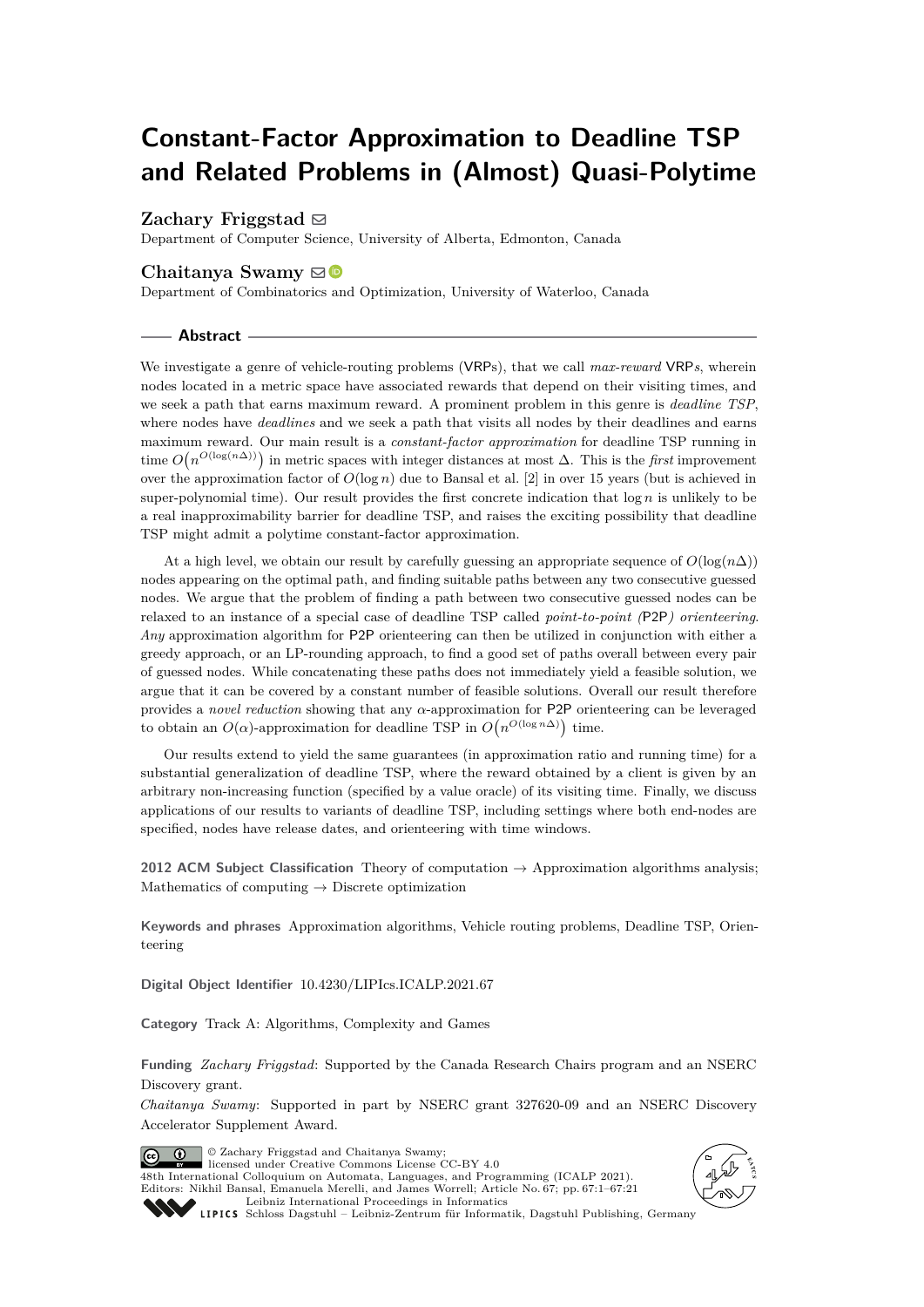## **67:2 Constant-Factor Approximation to Deadline TSP in (Almost) Quasi-Polytime**

# **1 Introduction**

Vehicle-routing problems (VRPs) constitute a rich class of optimization problems that find a variety of applications and have been extensively studied in the Operations Research and Computer Science literature (see, e.g., [\[27\]](#page-20-0)) Broadly speaking, vehicle-routing problems can be divided into two categories: one, where we have a *fixed* set of nodes or clients that need to be visited, and we seek the most effective route(s) for visiting these clients (e.g., TSP-style problems [\[9,](#page-19-1) [25,](#page-20-1) [29,](#page-20-2) [26\]](#page-20-3), minimum-latency problems [\[5,](#page-19-2) [23\]](#page-20-4), VRPs with distance bounds [\[19,](#page-19-3) [22\]](#page-20-5) and regret bounds [\[13\]](#page-19-4)); and the other, where, due to resource constraints, we need to *select* which set of clients to visit *and* plan suitable routes for these clients. We investigate a prominent class of VRPs that fall into the second category, wherein nodes have associated rewards that depend on their visiting times, and we seek a path that earns maximum reward. We call this genre of problems *max-reward* VRP*s*, and they constitute a well-studied class of VRPs (see, e.g., [\[15,](#page-19-5) [3,](#page-19-6) [2,](#page-19-0) [8,](#page-19-7) [6,](#page-19-8) [14\]](#page-19-9)).

We consider a fundamental problem in this genre, called the *deadline TSP* problem. In deadline TSP, we are given a (symmetric) metric space ({*r*}∪*V, c*) with *r* being a distinguished starting root node, and each node  $v \in V$  has a certain deadline  $D_v \geq 0$  and reward  $\pi_v \geq 0$ . We seek a path starting at *r* that maximizes the total reward of the nodes on the path that are visited by their deadlines. Since we are in a metric space, by shortcutting, we may assume that all nodes on the path are visited by their deadlines. So equivalently, we seek a maximum-reward *r*-rooted path that visits all nodes by their deadlines. A simpler problem in the max-reward VRP genre is the *point-to-point (*P2P*) orienteering* problem, wherein we are also given an end-node *t*, and we seek an *r*-*t* path of at most a given length *B* that collects maximum reward. This is a special case of deadline TSP, which can be seen by setting the deadline of each node *v* to  $B - c_{vt}$ .

Max-reward VRPs tend to be more complicated problems than the first category of "fixednode-set" VRPs mentioned above because of the added combinatorial aspect of selecting which nodes to visit, which is interlinked with the routing decisions, and we have much less of an understanding of max-reward VRPs compared to fixed-node-set VRPs. A constantfactor approximation is known only for P2P orienteering in undirected graphs, which is one of the most rudimentary max-reward VRPs. For other, more-sophisticated, max-reward VRPs – deadline TSP, submodular orienteering, directed orienteering – only logarithmic or polylogarithmic (or worse) approximation factors are known. Furthermore, even for undirected orienteering, the current-best approximation ratio has remained stagnant at  $(2 + \epsilon)$  [\[6\]](#page-19-8) (and fresh LP-based insights were obtained only recently [\[14\]](#page-19-9)), whereas for *s*-*t* path TSP (the corresponding fixed-node-set problem), a steady stream of work [\[1,](#page-19-10) [24,](#page-20-6) [28,](#page-20-7) [29\]](#page-20-2) has exploited LP-based insights (and other ideas) to improve the approximation ratio to 1*.*5 [\[29\]](#page-20-2). The contrast is even more evident in asymmetric metrics: while *O*(1)-approximation algorithms are now known for asymmetric TSP (ATSP) [\[26\]](#page-20-3) and *s*-*t* path ATSP [\[17\]](#page-19-11), the best-known guarantee for directed orienteering is an  $O(\alpha \log |V|)$ -approximation using an LP-relative  $\alpha$ -approximation for ATSP [\[21\]](#page-20-8), which explicitly shows the degradation when moving to the max-reward-VRP version.

**Our results.** Our main contribution is to provide the *first constant-factor approximation* guarantee for deadline TSP (Theorem [3.1\)](#page-6-0); notably, we obtain a relatively small approximation ratio of  $(7.63 + \epsilon)$ . We may assume by scaling that all distances in our metric space are integers. Our algorithm runs in time  $O(n^{O(\log n\Delta)})$ , where *n* is the number of points, and  $\Delta$ is the diameter of the (scaled) metric space. In particular, for graphical metrics, we obtain a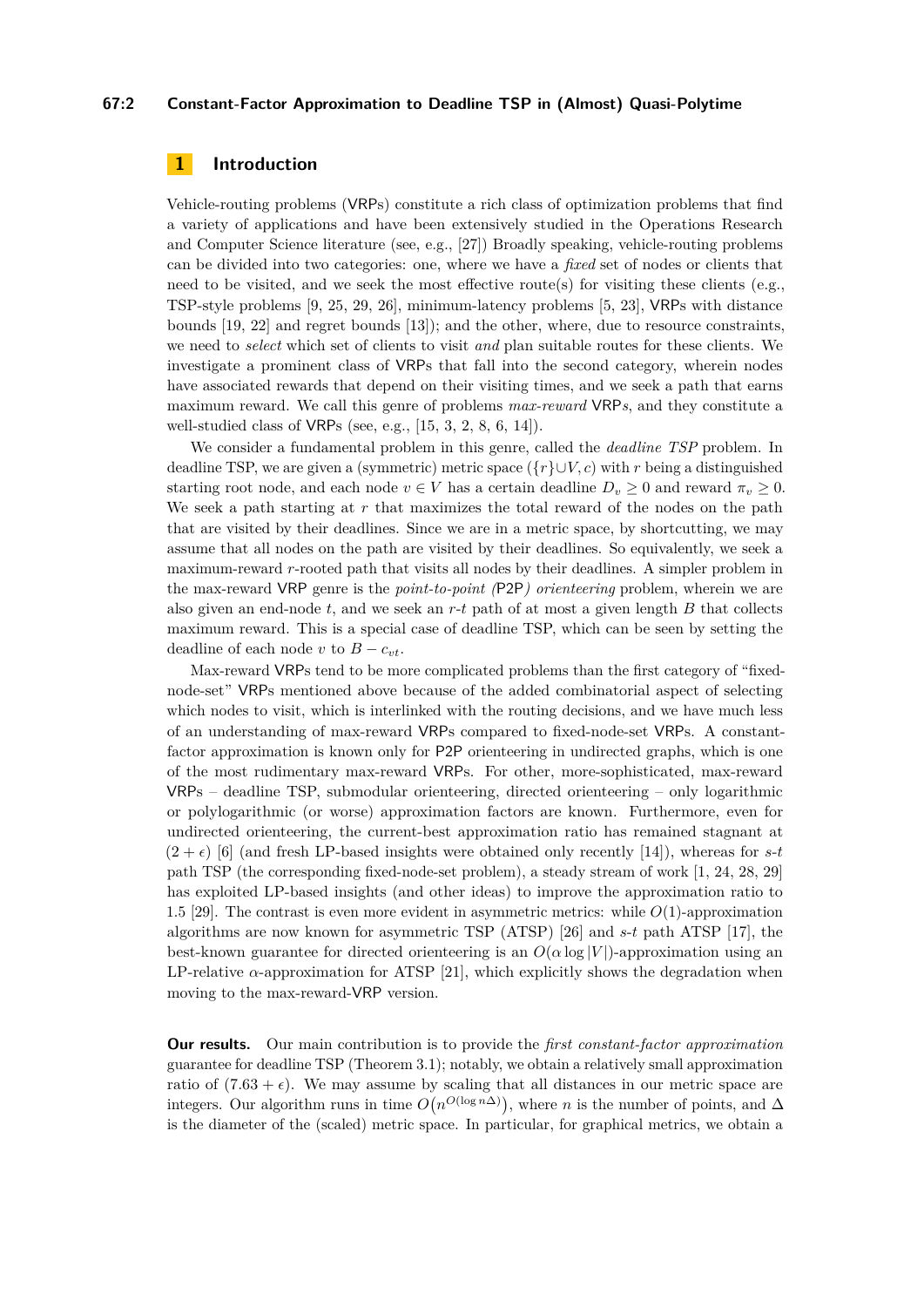quasi-polytime (i.e.,  $O(n^{O(\log n)})$ -time) constant-factor approximation. Our guarantee yields the *first* improvement over the (polytime)  $O(\log n)$  approximation factor obtained by Bansal et al. [\[2\]](#page-19-0) in over 15 years, even for graphical metrics, but is achieved in super-polynomial time. Prior to our work, it was unclear whether  $\log n$  is a real inapproximability barrier for deadline TSP. Our result provides the first concrete indication that this is not the case,<sup>[1](#page-2-0)</sup> and raises the enticing possibility that deadline TSP might admit a polynomial-time constant-factor approximation.

As noted above, constant-factor approximation algorithms are known for P2P orienteering [\[2,](#page-19-0) [6,](#page-19-8) [14\]](#page-19-9), which is a special case of deadline TSP. Our chief technical contribution lies in providing a novel *reduction* showing that *an α-approximation algorithm for* P2P *orienteering can be utilized to obtain an*  $O(\alpha)$ -approximation algorithm for deadline TSP in  $O(n^{O(\log n\Delta)})$ time (see Theorem [3.1\)](#page-6-0).

We obtain the *same approximation guarantees* for a substantial generalization of deadline TSP, wherein each node *v* has a *non-increasing reward function*  $\pi_v : \mathbb{R}_+ \mapsto \mathbb{R}_+$ , with  $\pi_v(x)$ giving the reward of node *v* if *v* is visited at time *x*, and, as before, the goal is to find a path that collects maximum reward. We call this problem *monotone-reward TSP* (Section [4.1\)](#page-13-0). Notice that this problem also captures *discounted-reward TSP*, considered by Blum et al. [\[3\]](#page-19-6), which is the special case where  $\pi_v(x) = \pi_v \cdot \gamma^{-x}$ , where  $\gamma > 1$  is a discount factor. Our results here only require *value-oracle* access to  $\pi_v$  – an oracle that on input *x* returns  $\pi_v(x)$  – and follow from two distinct approaches (see Theorem [4.1\)](#page-13-1): (a) we show that we can reduce monotone-reward TSP in polytime to deadline TSP with a  $(1 - \epsilon)$ -factor loss; and (b) our algorithm and analysis for deadline TSP readily extend to yield the same guarantees for monotone-reward TSP.

Interestingly, our reduction from orienteering to {deadline, monotone-reward} TSP also applies to *asymmetric metrics* (see Remark [3.8\)](#page-12-0). The recent result of Svensson et al. [\[26\]](#page-20-3) establishing an *O*(1)-integrality gap for the ATSP LP-relaxation implies (due to the work of [\[21\]](#page-20-8)) an *O*(log *n*)-approximation for directed orienteering; thus our reduction yields an  $O(\log n)$ -approximation for {deadline, monotone-reward} TSP in asymmetric metrics in  $O(n^{O(\log n\Delta)})$  time. While this does not improve upon the quasi-polytime  $O(\log n)$ approximation for asymmetric deadline TSP that follows from the work of Chekuri and Pál [\[8\]](#page-19-7), our reduction does show that improved (e.g., constant-factor) approximations to directed orienteering will *directly* translate to analogous improvements for directed deadline TSP in  $O(n^{O(\log n\Delta)})$  time.

In Section [4.2,](#page-17-0) we show that our results yield  $O(1)$ -approximation for some other variants of {deadline, monotone-reward} TSP, namely, settings where: (a) the path must start *and* end at some given nodes; and (b) nodes have release dates but no deadlines, or more generally have a non-decreasing reward function, and we seek a length-bounded path gathering maximum reward (and we are allowed to wait at nodes while traversing a path). We also consider *orienteering with time windows*, wherein we have a time window for each node and we collect its reward if it is visited within its time window. By combining our result for deadline TSP with certain results of Chekuri et al. [\[6\]](#page-19-8), we obtain an  $O(\log \frac{L_{\text{max}}}{L_{\text{min}}})$ -approximation for orienteering with time windows in  $O(n^{\log n\Delta})$  time, where  $L_{\text{max}}$  and  $L_{\text{min}}$  are the lengths of the longest and shortest time windows with non-zero length. This improves upon the approximation guarantee of [\[6\]](#page-19-8) when the optimum value is large; in particular, if  $L_{\text{max}} = O(L_{\text{min}})$ , we obtain an *O*(1)-approximation, whereas [\[6\]](#page-19-8) obtain an *O*(log (optimal value))-approximation, but in polynomial time.

<span id="page-2-0"></span><sup>&</sup>lt;sup>1</sup> More precisely, if *NP*  $\mathcal{L}DTIME$  [ $O(n^{O(\log n)})$ ], then obtaining an  $O(1)$ -approximation in graphical metrics cannot be *NP*-hard. Also, any reduction showing *NP*-hardness of an *O*(1)-approximation in general metrics must involve exponentially large distances.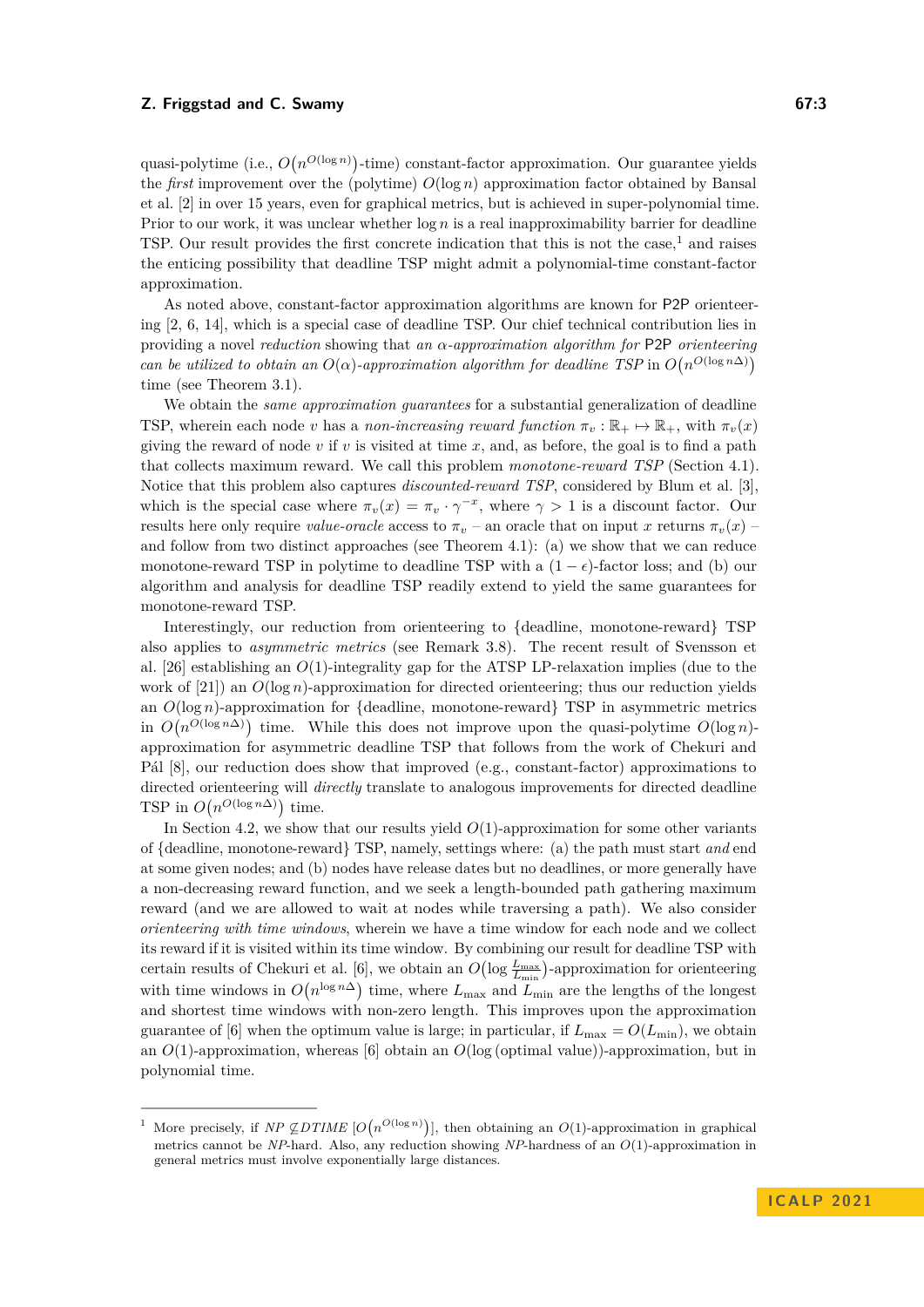## **67:4 Constant-Factor Approximation to Deadline TSP in (Almost) Quasi-Polytime**

**Our techniques.** We briefly discuss the techniques that we utilize to obtain our result for deadline TSP (see also "Overview and intuition" in Section [3\)](#page-6-1). We begin by guessing a suitable set of  $O(\log n\Delta)$  nodes, which are a subsequence of the nodes encountered along an optimal path *P* ∗ . This guessing step requires some care, in light of the fact that we are dealing with *hard* deadlines – i.e., we need to satisfy deadlines *exactly* (and not just approximately) – which rules out certain standard approaches. For instance, a natural attempt would be to view nodes of *P* <sup>∗</sup> as being grouped into geometric buckets based on their visiting times and/or deadlines and guess the boundary nodes of the buckets; since nodes in a bucket involve roughly the same visiting time and/or deadline, it is tempting to solve a P2P orienteering instance with the boundary nodes as end-points. But this is too coarse an idea that is incompatible with hard deadlines. Indeed, since one cannot merge similar deadlines/visiting times, any such approach faces the issue that there could be  $\Omega(n)$  distinct visiting times and deadlines to consider. Not surprisingly, [\[7\]](#page-19-12), who take such an approach make the strong assumption that there are only  $O(1)$  distinct deadlines. Alternatively, other works on deadline TSP [\[2,](#page-19-0) [6\]](#page-19-8) are based on extracting a subset of *P* <sup>∗</sup> with a simpler deadline and visiting-time structure, but at the expense of an  $O(\log n)$ -factor loss in objective.

We seek to avoid both the above bottlenecks, but, as alluded to above, honing in on the correct choice of guessed nodes requires some insight and a more refined approach. At a high level, the sequence of nodes we guess  $v_0 := r, v_1, \ldots, v_{\log n\Delta}$  has the property that the length of the  $v_i v_{i+1}$  portion of  $P^*$ , which we denote by  $P^*_{v_i v_{i+1}}$ , is about  $c_{v_i v_{i+1}} + \gamma^i$ , where *γ* is some constant (we use  $\gamma = 1.5$ ); equivalently, we say that the *v*<sub>*i*</sub>-relative regret-length of  $P_{v_i v_{i+1}}^*$  is about  $\gamma^i$ . We still obtain P2P-orienteering solutions (with the above distance bound) between consecutive  $v_i$ , such that they cumulatively collect enough reward (but they may not have disjoint node-sets). Concatenating these yields a path *P* that may violate some deadlines. A key insight is that if we were to shortcut past the  $v_{i-2}$ - $v_i$  portion of *P*, then each client visited between  $v_i$  and  $v_{i+1}$  after shortcutting, *now has its deadline satisfied*: we "save" roughly  $\gamma^{i-2} + \gamma^{i-1} \geq \gamma^i$  distance in this shortcutting process, which is enough to guarantee that clients visited between  $v_i$  and  $v_{i+1}$  in our algorithm have their deadlines satisfied exactly. Thus, we can cover *P* using a constant number of deadline-TSP solutions. Our eventual algorithm is slightly more involved as we have to account for large leaps in distances as well (thereby requiring us to guess an additional log *n*∆ nodes).

Finally, we consider two approaches for obtaining the P2P-orienteering solutions. The first approach is based on viewing the problem as an instance of the *maximum coverage problem with group budgets* [\[7\]](#page-19-12), for which a simple greedy algorithm yields a good approximation. The second is a more-sophisticated LP-based approach that yields a somewhat better approximation guarantee. We write an LP to find paths between guessed nodes, and extract from the LP solution a distribution over P2P-orienteering solutions between consecutive guesses. Randomly picking one such path for each  $v_i$  will ensure each client is covered with probability proportional to the extent that the LP covers it. While recent LP-based insights [\[14\]](#page-19-9) for orienteering allow us to obtain a compact LP to obtain such distributions, one can also work with a configuration-style LP that directly encodes the distribution requirement. *Any* P2P-orienteering approximation algorithm can then be used to approximately separate the dual of this LP, and hence yield the desired distributions.

Our  $O(n^{\log n\Delta})$  running time stems from the need for enumerating  $O(\log n\Delta)$  nodes. There is however some hope that this enumeration step and its resulting run-time blowup can be circumvented. At a high level, the search space of our algorithm can be represented by a directed layered graph, whose vertices in layer *i* encode the various choices for the  $v_i-v_{i+1}$ portion of  $P^*$ , and arcs encode compatible choices. While we use brute-force enumeration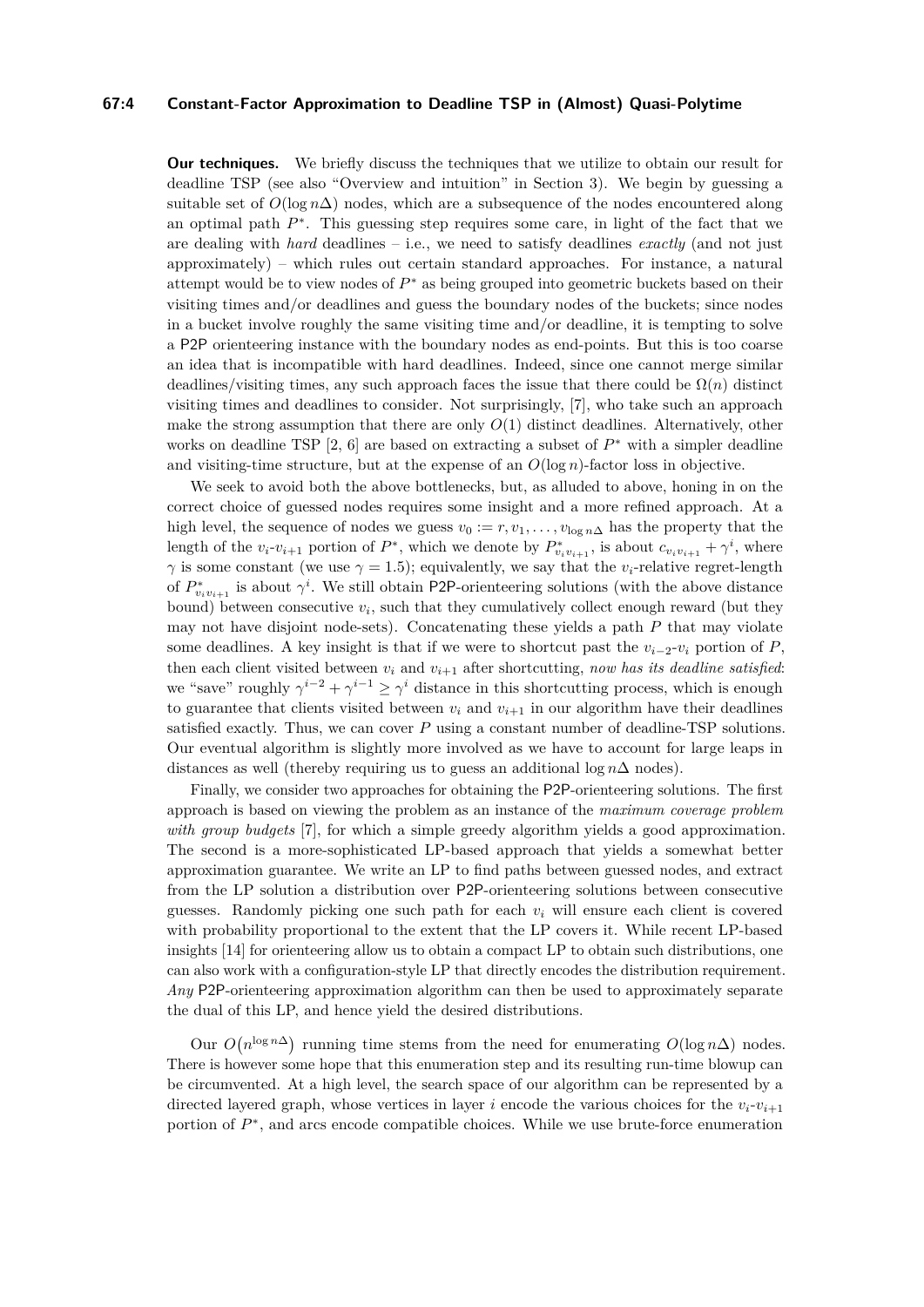to find a suitable path in this digraph, one can envisage other means for finding this path, e.g., dynamic programming or linear programming. An important and useful fact to note is that we only have  $O(\log n \Delta)$  layers, so that, for poly $(n, \Delta)$  running time (hence, polytime for graphical metrics), one can afford to take time exponential in the number of layers. (We note that such savings were achieved in the context of another VRP, namely the directed latency problem: Nagarajan and Ravi [\[20\]](#page-20-9) gave an  $O(n^{\log n})$ -time,  $O(\log n)$ -approximation based on guessing  $O(\log n)$  nodes, and subsequently Friggstad et al. [\[12\]](#page-19-13) obtained the same approximation in polytime by showing, in essence (roughly speaking), that this guesswork can be eliminated by formulating a suitable LP to provide the guessed nodes.)

**Related work.** We limit ourselves to a discussion of the work that is most relevant to the max-reward VRP problems we consider; we refer the reader to [\[27\]](#page-20-0) for more information on vehicle routing problems in general. As mentioned earlier, the current-best approximation factor for deadline TSP is  $O(\log n)$  due to Bansal et al. [\[2\]](#page-19-0). They also give a bicriteria  $O(\log 1/\epsilon)$ -approximation that violates deadlines by at most a  $(1 + \epsilon)$ -factor; with integer deadlines this yields an  $O(\log D_{\text{max}})$ -approximation (where  $D_{\text{max}} := \max_{v} D_v$ ). Since we obtain  $O(n^{O(\log n\Delta)})$  running time, it is also relevant to compare our result with the recursive greedy approach of Chekuri and Pál [\[8\]](#page-19-7). This is a versatile approach that yields logarithmic approximation guarantees for various problems (including deadline TSP) in quasi-polytime. However, this approach seems hard-pressed to yield anything *better* than logarithmic guarantees (even for deadline TSP); in particular, the  $\Omega(\log n)$ -inapproximability result for submodular orienteering<sup>[2](#page-4-0)</sup> suggests that one cannot improve their approach to obtain *o*(log *n*) approximation guarantees.

The special case of deadline TSP with uniform node-deadlines is called *rooted orienteering*. Blum et al. [\[3\]](#page-19-6) obtained the first *O*(1)-approximation algorithm for this problem. Their ideas were refined by [\[2,](#page-19-0) [6\]](#page-19-8) to obtain the current-best  $(2 + \epsilon)$ -approximation, which also applies to P2P orienteering [\[6\]](#page-19-8). Recently, Friggstad and Swamy [\[14\]](#page-19-9) developed a different LP-based approach for orienteering, which also yields (slightly inferior) *O*(1)-approximations for these problems. We utilize some of their insights in our work.

Various (other) generalizations of orienteering and deadline TSP have also been studied. Bansal et al. [\[2\]](#page-19-0) give an  $O(\log^2 n)$ -approximation for orienteering with time windows, and an  $O(\log D_{\max})$  approximation with integer release dates and deadlines. They make the informal remark that a deadline-TSP approximation that relies on an *α*-approximation for P2P orienteering will translate to an  $\alpha^2$ -approximation for orienteering with time windows. However, this comment seems to be in the *specific* context of their approach, and it is unclear if it can be applied with our framework to obtain an  $O(1)$ -approximation for the timewindows problem in  $O(n^{O(\log n\Delta)})$ ; such a result would be quite interesting. Chekuri et al. [\[6\]](#page-19-8) show that an *α*-approximation for P2P orienteering yields an  $O(\alpha \max\{\log \mathsf{opt}, \log \frac{L_{\max}}{L_{\min}}\})$ approximation for orienteering with time windows, where **opt** is the optimal value, and  $L_{\text{max}}$ and  $L_{\text{min}}$  are the lengths of the longest and shortest time windows with non-zero length.

Blum et al. [\[3\]](#page-19-6) considered the special case of monotone-reward TSP called discountedreward TSP (wherein the reward of node *v* at time *t* is  $\pi_v \gamma^{-t}$ ), and devised a 6.753approximation algorithm. This factor was slightly improved to 5*.*195 by [\[10\]](#page-19-14). Chekuri

<span id="page-4-0"></span><sup>&</sup>lt;sup>2</sup> Submodular orienteering captures "group orienteering", wherein we are given (disjoint) groups of vertices, and the reward of a path is the number of groups it hits. Using set-cover ideas, one can show that an *α*-approximation for group orienteering yields an *O*(*α* log *n*)-approximation for the group Steiner tree problem. The  $\Omega(\log^2 n)$ -inapproximability result for group Steiner tree [\[16\]](#page-19-15) thus translates to an Ω(log *n*)-inapproximability result for submodular orienteering.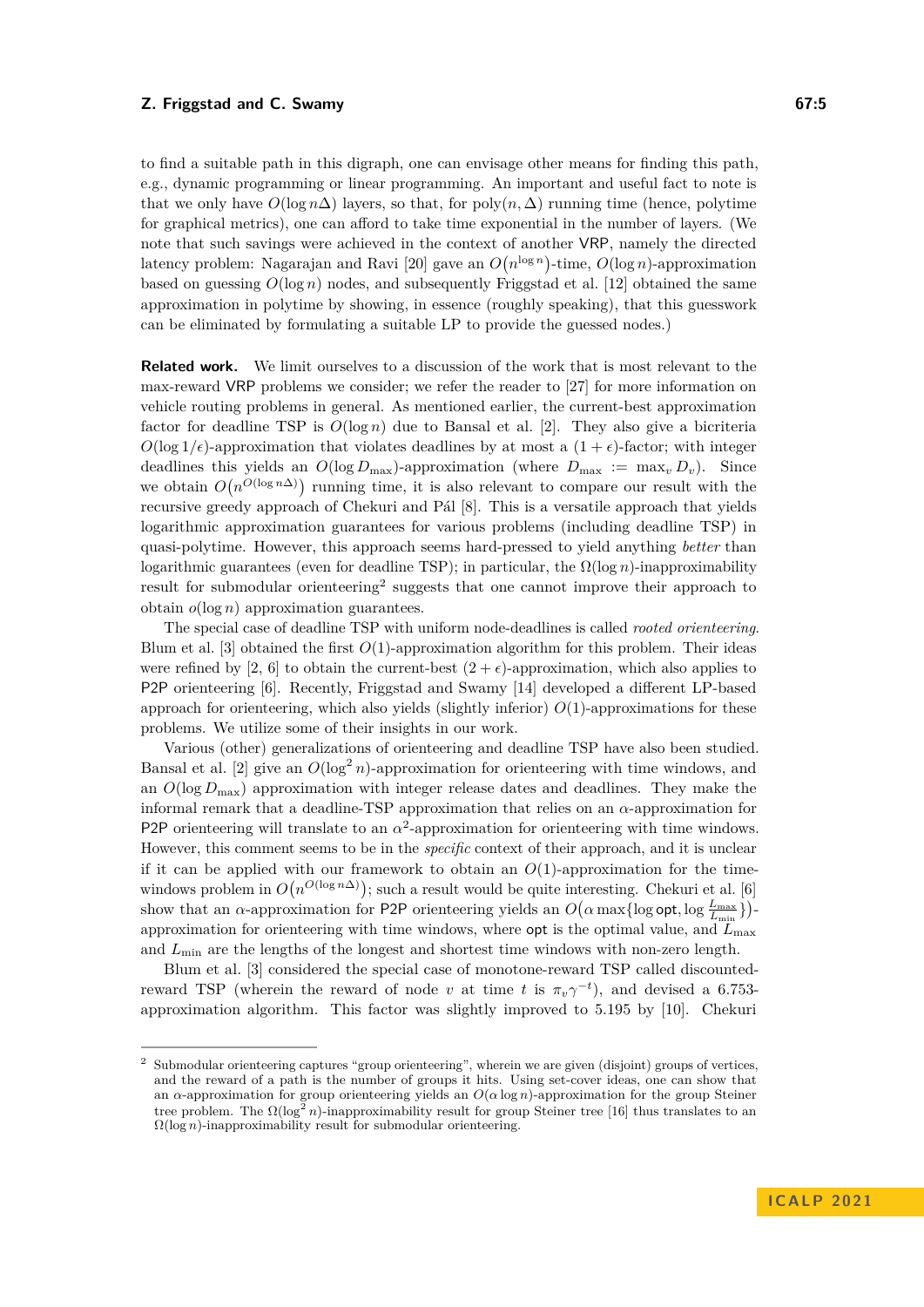## **67:6 Constant-Factor Approximation to Deadline TSP in (Almost) Quasi-Polytime**

and Pál  $[8]$  show that their recursive-greedy approach yields a quasi-polytime  $O(\log n)$ approximation for a generalization of monotone-reward TSP where the node reward is an *arbitrary* function of time. They obtain the same guarantee for a further generalization of orienteering (even in asymmetric metrics) that they introduce, called *submodular orienteering with time windows*, where the reward of a path is given by a monotone submodular function of the set of nodes visited within their time windows.

In *asymmetric metrics*, Chekuri et al. [\[6\]](#page-19-8) give an  $O(\log^2 opt)$ -approximation for P2P orienteering; this also yields guarantees for the time-windows problem via their aforementioned reduction (which also applies to asymmetric metrics). The current-best approximation for directed orienteering is  $O(\log n)$ , which follows by combining the  $O(1)$ -integrality gap for the ATSP LP [\[26\]](#page-20-3) with a result of [\[21\]](#page-20-8) showing that an LP-relative *α*-approximation for ATSP yields an  $O(\alpha \log n)$ -approximation for directed orienteering.

Finally, there is a wealth of literature on fixed-node-set VRPs; we refer the reader to some of the most recent work on these problems [\[25,](#page-20-1) [29,](#page-20-2) [26\]](#page-20-3) for further pointers.

# **2 Preliminaries and notation**

All the problems we consider involve an underlying complete graph  $G = (\{r\} \cup V, E)$ , where *r* is a distinguished root node, and metric edge costs  $\{c_{uv}\}$ . By scaling, we may assume that *c*<sub>*uv*</sub> is an integer for all *u, v* ∈ *V* ∪ {*r*}. Let  $\Delta$  := max<sub>*u,v*∈*V* ∪{*r*} *c*<sub>*uv*</sub> be the diameter of the</sub> scaled metric space. For a set *S* of edges, we often use  $c(S)$  to denote  $\sum_{e \in S} c_e$ . We often use *V'* to denote  $\{r\} \cup V$ . Let  $n = |V'| = |V| + 1$ . We call a path *P* in *G* rooted if it begins at *r*. We always think of the nodes on a rooted path *P* as being ordered in increasing order of their distance along *P* from *r*. For any path *P* and nodes  $u, v \in P$ , let  $P_{uv}$  denote the  $u$ -*v* subpath of *P*. For a rooted path *P* and node  $v \in P$ , the visiting time of *v* is the distance from *r* to *v* along *P*, which we denote by  $c_P(v) := c(P_{rv})$ . To avoid excessive notation, we will view a path *P* sometimes as its edge-set, and sometimes as its node-set; the meaning will be clear from the context.

In *deadline TSP*, each node  $v \in V$  has a deadline  $D_v \geq 0$  and reward  $\pi_v \geq 0$ . For notational convenience, set  $D_r = \pi_r = 0$ . The goal is to find a simple rooted path *P* such that  $c_P(v) \leq D_v$  for all  $v \in P$  that maximizes  $\sum_{v \in P} \pi_v$ . We may assume that  $D_v \geq c_{rv}$  for all  $v \in V$ , as otherwise *v* can never be visited by a feasible solution and we can simply delete *v* from our metric space.

*Monotone-reward TSP* is a substantial generalization of deadline TSP, wherein each node *v* has a *non-increasing reward function*  $\pi_v : \mathbb{R}_+ \to \mathbb{R}_+$ . For notational convenience, set  $\pi_r(x) = 0$  for all *x*. The goal is to find a simple rooted path *P* that maximizes  $\sum_{v \in P} \pi_v(c_P(v))$ . We assume that each  $\pi_v(.)$  is specified via a value oracle, that on input x returns  $\pi_v(x)$ .

**Regret distances.** For any  $u \in V \cup \{r\}$ , and any ordered pair  $v, w \in V \cup \{r\}$ , define the *regret distance* of  $(v, w)$  with respect to *u* to be  $c_u^{\text{reg}}(v, w) := c_{uv} + c_{vw} - c_{uw}$ . The regret distances  ${c}^{\text{reg}}_u(v, w)$ ,  $v, w \in V \cup \{r\}$  form an *asymmetric* metric. The regret-length of a path *P* with respect to its start node is called the excess of  $P$  in  $[3, 2, 6]$  $[3, 2, 6]$  $[3, 2, 6]$  $[3, 2, 6]$  $[3, 2, 6]$ . A simple but key insight that we will repeatedly use is that if *P* is a rooted path, and *u, v* are nodes on *P* where *u* comes before *v* (recall that nodes on *P* are ordered by increasing  $c_P(.)$ ), then replacing  $P_{uv}$ by the edge *uv* reduces the length of the path by exactly  $c_u^{\text{reg}}(P_{uv}) = c(P_{uv}) - c_{uv}$ .

**Point-to-point (P2P) orienteering.** In P2P orienteering, we have a start node *s*, *end node t*, and a length bound *B*, and we seek an *s*-*t* path *P* with  $c(P) \leq B$  that maximizes  $\sum_{v \in P} \pi_v$ . We will often need to restrict the path to only visit nodes from a certain subset  $N \subseteq V'$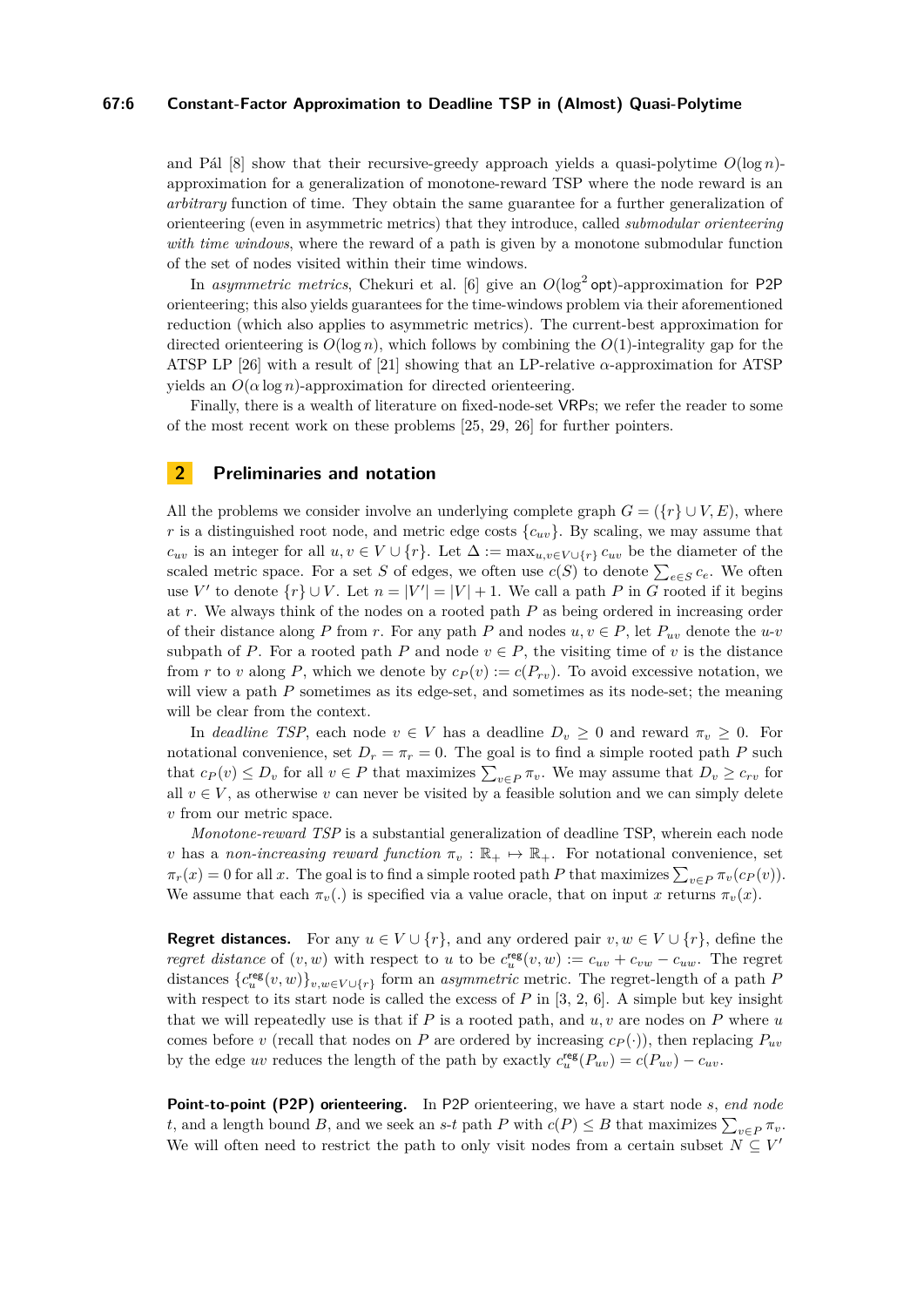(where  $\{s, t\} \subseteq N$ ); we refer to this as P2P orienteering with node set *N*. It will often be convenient to cast the length-bound *B*, as a regret-bound of  $B - c_{st}$  on the regret of *P* with respect to *s*, i.e.,  $c_s^{\text{reg}}(P)$ .

Observe that P2P orienteering can be cast as a special case of deadline TSP (with root node *s*) by setting  $D_v = \max\{0, B - c_{vt}\}\$  for all  $v \in V$ : if *w* is the end-node of a feasible solution to this deadline-TSP instance, then we can always append the edge *wt* to this path and stay within the length bound of  $B = D_t$ .

Recently, Friggstad and Swamy [\[14\]](#page-19-9) devised an LP-based 6-approximation algorithm for P2P orienteering by formulating a polynomial-size LP for the problem and devising an LProunding algorithm (see Section [5\)](#page-18-0). Their algorithm yields a distribution of P2P-orienteering solutions that visits each node with probability proportional to the extent it is visited in the LP solution. Our LP-rounding based algorithm (see subroutine LP-Round) for deadline TSP makes use of the latter type of distributional guarantee. In fact, *any* approximation algorithm for P2P orienteering can be used to obtain such a distribution – this follows from [\[4,](#page-19-16) [18\]](#page-19-17) – and this leads to our  $(7.63 + \epsilon)$ -approximation algorithm for deadline TSP.

## <span id="page-6-1"></span>**3 Constant-factor approximation for deadline TSP**

We now describe our constant-factor approximation algorithm for deadline TSP that runs in time  $O(n^{O(\log n\Delta)})$ . Let  $P^*$  be an optimal path, and  $opt = \pi(P^*)$  be the optimal value. We prove the following result.

<span id="page-6-0"></span>▶ **Theorem 3.1.** *Algorithm [1](#page-8-0) runs in*  $O(n^{O(\log n\Delta)})$  *time. Let A be an*  $\alpha$ -*approximation algorithm for* P2P *orienteering (where*  $\alpha > 1$ ).

- **(a)** *Using subroutine* Greedy *in step D1.2 (with algorithm* A*), Algorithm [1](#page-8-0) returns a deadline-TSP solution whose reward is at least*  $\frac{1}{3(\alpha+1)}$  · opt.
- **(b)** *Using subroutine* LP*-*Round *in step D1.2 (with algorithm* A*), Algorithm [1](#page-8-0) returns a deadline-TSP solution with a slightly better expected reward of at least*  $\frac{1}{3/(1-e^{-1/\alpha})}$  · opt  $\geq$  $\frac{1}{3(\alpha+1)}$  · opt. This guarantee can be derandomized.

Taking  $\alpha = (2 + \epsilon)$  above [\[6\]](#page-19-8), we obtain a  $(9 + \epsilon)$ -approximation using Greedy, and an improved  $(7.63 + \epsilon)$ -approximation using the LP-approach in LP-Round.

**Overview and intuition.** We first give an overview of the algorithm and convey the under-lying intuition; the detailed description appears below as Algorithm [1.](#page-8-0) Let  $\gamma = 1.5$ . Note that  $\gamma^2 \leq \gamma + 1$ .

Let  $R^* = c_r^{\text{reg}}(P^*)$  be the regret of  $P^*$  with respect to the root *r*. Set  $u_0 := r$ . Suppose we "guess" (i.e., enumerate all possible choices for) a sequence of nodes *w*0*, u*1*, w*1*, . . .* occurring on  $P^*$  (in this order), which are defined as follows. Given  $u_i$  for  $i \geq 0$ , we define  $w_i$ ,  $u_{i+1}$  as follows. Let  $u_{i+1}$  be the first node on  $P^*$  after  $u_i$  such that the regret of  $P^*_{u_i u_{i+1}}$  with respect to  $u_i$  is at least  $\gamma^i$ . So we have  $c_{u_i}^{\text{reg}}(P_{u_iu_{i+1}}) \geq \gamma^i$  and  $c_{u_i}^{\text{reg}}(P_{u_iv}^*) < \gamma^i$  for all nodes v prior to  $u_{i+1}$  on  $P^*_{u_i u_{i+1}}$ ; since all distances are integers, this implies that  $c_{u_i}^{\text{reg}}(P^*_{u_i v}) \leq [\gamma^i]-1$ for all nodes *v* prior to  $u_{i+1}$  on  $P_{u_i u_{i+1}}^*$ . Define  $w_i$  to be the predecessor of  $u_{i+1}$ . If there is no such node  $u_{i+1}$ , then  $u_{i+1}$  is undefined, and *define*  $w_i$  to be the end-node of  $P^*$ . Let *k* be the largest index such that  $u_k$  is well defined. Observe that  $k = O(\log R^*)$  since for every  $i = 0, \ldots, k - 1$ , we have that  $\gamma^i \leq c_{u_i}^{\text{reg}}(P_{u_i u_{i+1}}^*) \leq c_r^{\text{reg}}(P_{u_i u_{i+1}}^*)$ , and  $c_r^{\text{reg}}(P^*) = R^*$ . This leads to the  $O(n^{O(\log n\Delta)})$  running time, since we need to consider  $n^{O(\log R^*)}$  guesses for  $w_0, ..., u_k, w_k$ , and  $R^* \le c(P^*) \le n\Delta$ .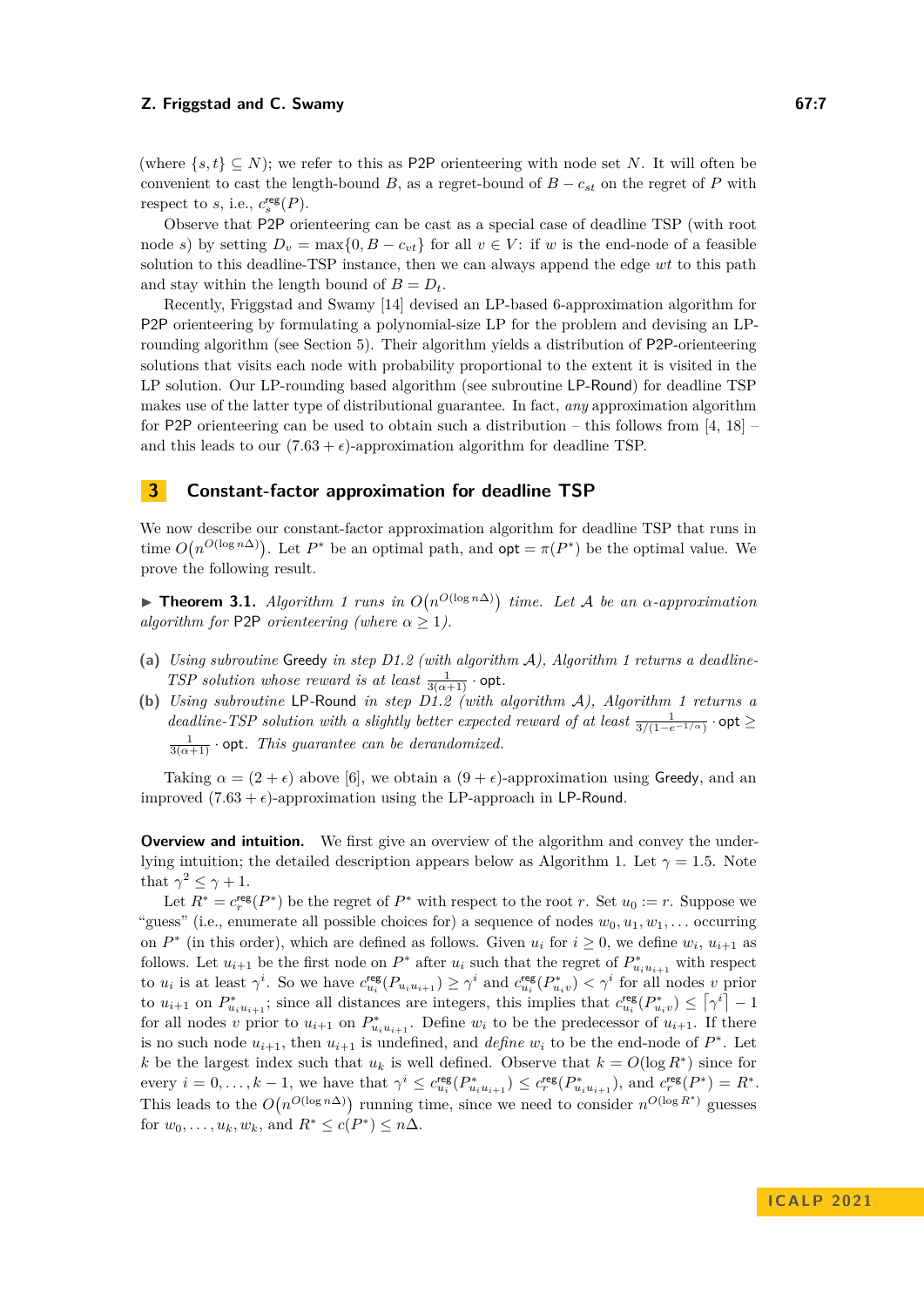## **67:8 Constant-Factor Approximation to Deadline TSP in (Almost) Quasi-Polytime**

We first observe that we can obtain the following lower bound on the deadlines of nodes in  $P_{u_iw_i}^*$ . The proof of the following lemma is deferred to the analysis.

<span id="page-7-0"></span>▶ **Lemma 3.2.** *Consider any index*  $i = 0, \ldots, k$ *. The visiting time of a node*  $v \in P^*_{u_i w_i}$ *, and* hence its deadline  $D_v$ , is at least  $\mathsf{lb}_{i,v} := \sum_{j=0}^{i-1} \max\{c_{u_jw_j} + c_{w_ju_{j+1}}, c_{u_ju_{j+1}} + \gamma^j\} + c_{u_iv}$ .

Lemma [3.2](#page-7-0) implies that the P2P-orienteering instance with node-set  $N^i := \{v \in V' :$  $D_v \geq \mathsf{lb}_{i,v}$ , start node  $u_i$ , end node  $w_i$ , and regret-bound  $\lceil \gamma^i \rceil - 1$  (with respect to  $u_i$ ), has optimal value at least  $\pi(P^*_{u_i w_i})$ . (Note that  $N^0 = V'$ .) Suppose that we are able to find paths  $Q^0, Q^1, \ldots, Q^k$ , such that:

(i) for every  $i = 0, \ldots, k$ , we have that  $Q^i$  is a  $u_i$ - $w_i$  path, visits only nodes of  $N^i$ , and  $c_{u_i}^{\text{reg}}(Q^i) \leq \lceil \gamma^i \rceil - 1$ ; and

(ii)  $\pi(Q^0 \cup ... \cup Q^k) \geq \rho \cdot \pi(P^*)$ , where  $0 < \rho \leq 1$  is some constant.

We show that we can use these paths to obtain a deadline-TSP solution of value  $\rho \cdot \pi(P^*)/3$ ; this yields an *O*(1)-approximation for deadline TSP.

Let *Z* be the path obtained by concatenating all (the nodes of)  $Q^0, \ldots, Q^k$ . How "far" is  $Z$  from being a feasible solution? Assume that the  $Q^i$ s are node-disjoint (which we can always ensure by shortcutting past all occurrences of a node other than its first occurrence). Consider a node  $v \in Q^i$ . We can upper bound the visiting time of *v* by

$$
\begin{cases} \sum_{j=0}^{i-1} (c_{u_j w_j} + \lceil \gamma^j \rceil - 1 + c_{w_j u_{j+1}}) & \text{if } v = u_i; \\ \sum_{j=0}^{i-1} (c_{u_j w_j} + \lceil \gamma^j \rceil - 1 + c_{w_j u_{j+1}}) + c_{u_i v} + \lceil \gamma^i \rceil - 1 & \text{otherwise,} \end{cases}
$$

where in the latter case,  $c_{u_iv} + \lceil \gamma^i \rceil - 1$  upper bounds the time taken to go from  $u_i$  to  $v_i$ along  $Z$  (as  $\lceil \gamma^i \rceil - 1 \geq c_{u_i}^{\text{reg}}(Q^i) \geq c_{u_i}^{\text{reg}}(Q^i_{u_i v})$ ). For  $v \in Q^0$ , this shows that its visiting time is at most  $c_{u_0v} = \mathsf{lb}_{0,v}$ , which is at most  $D_v$ . Nodes in  $Q^1 \cup \ldots \cup Q^k$  may however be visited after their deadlines.

The chief insight is that if we replace the  $u_j$ - $u_{j+1}$  portion of *Z*, which currently consists of the node-sequence  $Q^j$ , by the direct edge  $u_ju_{j+1}$ , then we incur a  $\gamma^j$ -savings in the (above upper bound for) visiting times of nodes on  $Q^i$  for  $i > j$ : the term  $c_{u_jw_j} + \lceil \gamma^j \rceil - 1 + c_{w_ju_{j+1}}$ in the above upper bound gets replaced by  $c_{u_ju_{j+1}}$ , and  $c_{u_j}^{\text{reg}}(P_{u_jw_j}^*) \leq [\gamma^j] - 1$  implies that

$$
c_{u_jw_j} + \left\lceil \gamma^j \right\rceil - 1 + c_{w_ju_{j+1}} \geq c(P^*_{u_jw_j}) + c_{w_ju_{j+1}} = c(P^*_{u_ju_{j+1}}) = c^{\text{reg}}_{u_j}(P^*_{u_ju_{j+1}}) + c_{u_ju_{j+1}} \geq \gamma^j + c_{u_ju_{j+1}}.
$$

Moreover, since  $\gamma^2 \leq \gamma + 1$ , this implies that if we "sync up" with  $P^*$  at  $w_{j-1}$  by visiting *w*<sup>*j*−1</sup> by time  $\mathsf{lb}_{j-1,w_{j-1}}$ , then deleting the *u<sub>j</sub>*-*u<sub>j</sub>*+2 portion – i.e., going directly to *u<sub>j</sub>*+2 from *w*<sub>*j*−1</sub> – ensures that: (a) every  $v \in Q^{j+2}$  is visited by its deadline (and, in fact, by  $\mathsf{lb}_{j+2,v}$ ), and (b) we remain in sync with  $P^*$  at  $w_{j+2}$ . Note also that *Z* is in sync with  $P^*$  at nodes  $u_0, w_0$ . Finally, for nodes in  $Q^1$ , it suffices to replace the  $u_0$ - $u_1$  portion of *Z* by the direct edge  $u_0u_1$  in order to visit these nodes by their deadlines, and have  $w_1$  sync up with  $P^*$ .

The upshot of these insights is that: (1) for any  $\ell \in \{0, 1, 2\}$ , the path  $Z^{(\ell)}$  given by the node-sequence  $r, \{Q^j\}_{0 \leq j \leq k; j \in \ell \text{ mod } 3}$  (where r is possibly a duplicated node) is feasible (Lemma [3.3\)](#page-9-0); and (2) together these paths cover all the nodes of *Z*. Hence, the best of these 3 paths collects reward at least  $\pi \left( Q^0 \cup \ldots \cup Q^k \right) / 3 \ge \frac{\rho}{3} \cdot \pi(P^*)$ .

Finally, we discuss two approaches for finding the  $Q^0, \ldots, Q^k$  paths. The first approach is based on observing that the problem of finding these paths to maximize  $\pi(Q^0 \cup \ldots \cup Q^k)$ is an instance of the *maximum coverage problem with group budgets* considered by [\[7\]](#page-19-12). Thus, a simple greedy approach (subroutine Greedy) works, where we repeatedly find  $Q^0, Q^1, \ldots$ in that order, and to find  $Q^i$ , we use a P2P-orienteering  $\alpha$ -approximation algorithm with the subset of  $N^i$  that has not been covered by  $Q^j$  for  $j < i$  (or equivalently, we zero out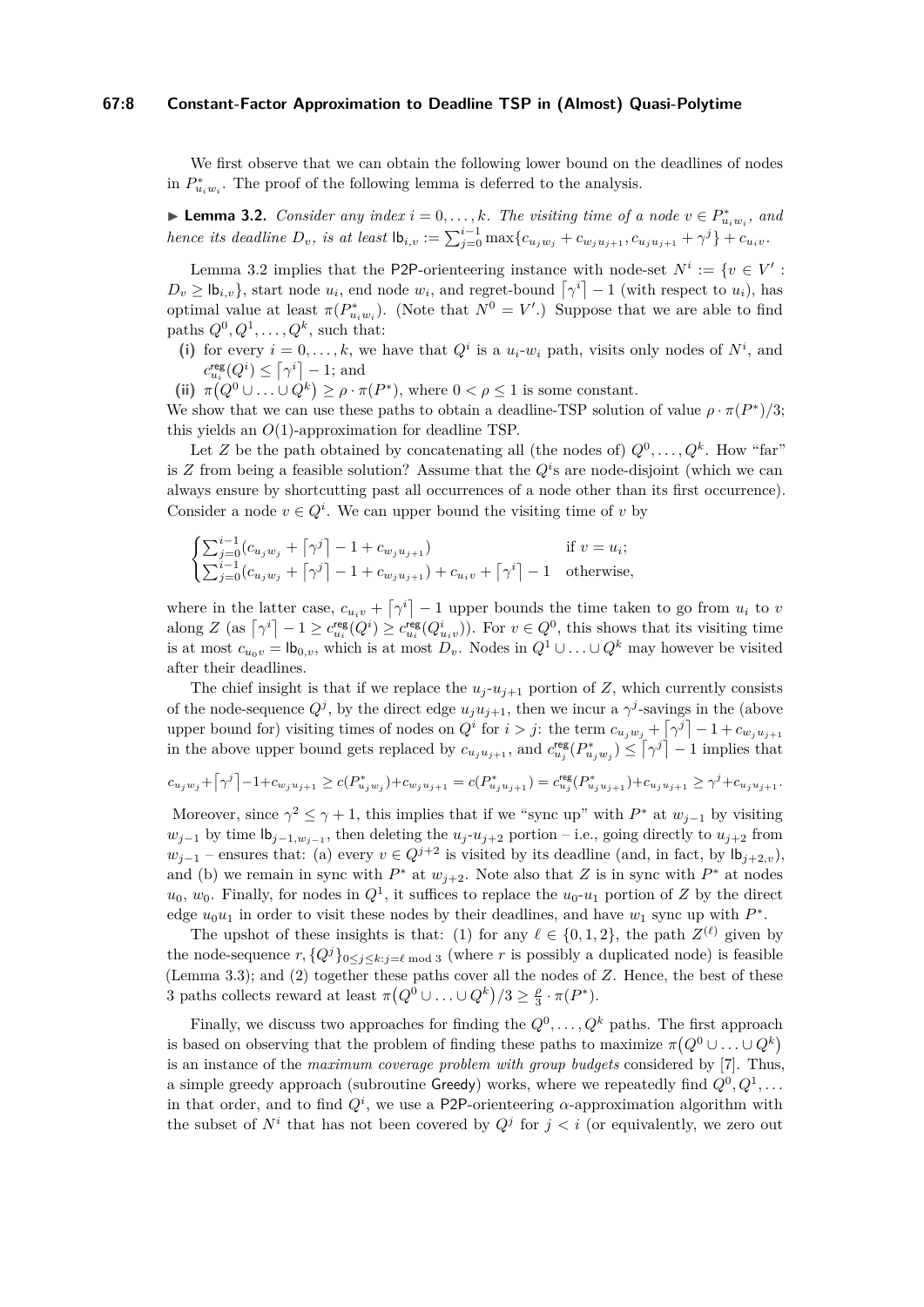the rewards of nodes in  $Q^0 \cup \ldots \cup Q^{i-1}$ ). Chekuri and Kumar [\[7\]](#page-19-12) show that this yields a collection of paths that together obtain reward at least  $\cot/(\alpha + 1)$ ; we include the analysis for completeness (Lemma [3.4\)](#page-10-0).

The second approach is a more sophisticated LP-based approach (subroutine LP-Round) that yields a better guarantee. We write a *configuration LP* [\(Ap-P\)](#page-9-1) to find the  $Q^i$  paths. We use variables  $x_v^i$  to denote the extent to which *v* lies in  $P_{u_iw_i}^*$ , for  $i \geq 0$ . Let  $\mathcal{P}^i :=$  $\mathcal{P}^i(u_i, w_i, N^i, \lceil \gamma^i \rceil - 1)$  be the collection of simple  $u_i$ - $w_i$  paths of length at most  $c_{u_iw_i} + \lceil \gamma^i \rceil - 1$ that visit only nodes of  $N^i$ . (Note that if  $u_i$  or  $w_i$  is not in  $N^i$ , then  $\mathcal{P}^i = \emptyset$ . Also, if  $u_i = w_i$ and lies in  $N^i$ , then  $\mathcal{P}^i$  consists of only the trivial singleton path  $\{u_i\}$ .) We also have variables  $\{z_P^i\}_{P \in \mathcal{P}^i}$ , where  $z_P^i$  denotes that we choose path  $P \in \mathcal{P}^i$ . While we cannot solve this LP optimally, we show (see Lemma [3.6\)](#page-11-0) that an  $\alpha$ -approximation algorithm for P2P orienteering can be used to obtain a solution  $(\bar{x}, \bar{z})$  of objective value at least  $OPT_{AD-P}$ , where each node *v* is covered by the paths from  $\mathcal{P}^i$  to an extent of at least  $\overline{x}^i_v/\alpha$ . We choose  $Q^i \in \mathcal{P}^i$  by sampling from the  $\{\overline{z}_P^i\}_{\in \mathcal{P}^i}$  distribution. It is not hard to argue then that  $\mathbb{E}[\pi(\bigcup_{i=2}^{k} Q^{i})] \geq (1 - e^{-1/\alpha}) \text{OPT}_{\text{Ap-P}}$  $\mathbb{E}[\pi(\bigcup_{i=2}^{k} Q^{i})] \geq (1 - e^{-1/\alpha}) \text{OPT}_{\text{Ap-P}}$  $\mathbb{E}[\pi(\bigcup_{i=2}^{k} Q^{i})] \geq (1 - e^{-1/\alpha}) \text{OPT}_{\text{Ap-P}}$  (Lemma [3.7\)](#page-11-1), which yields the guarantee stated in Theorem [3.1](#page-6-0) (b). We now describe the algorithm in detail and proceed to analyze it.

## **Algorithm 1** Deadline TSP

<span id="page-8-0"></span>Let  $\gamma = 1.5$ .

Input: metric ( $\{r\} \cup V, c$ ), deadlines  $\{D_v\}_{v \in V}$ , rewards  $\{\pi_v\}_{v \in V}$ ; an  $\alpha$ -approximation algorithm  $\mathcal A$  for P2P orienteering.

Output: An *r*-rooted path *P* such that every  $v \in P$  is visited by time  $D_v$ .

- <span id="page-8-1"></span>**D1** Initialize  $\mathcal{Q} \leftarrow \emptyset$ . Let  $u_0 := r$ . For  $k = 0, 1, \ldots, \frac{\log n\Delta}{\log \gamma}$ , and every choice of nodes  $w_0, u_1, w_1, \ldots, u_k, w_k$ , perform the following steps.
	- **D1.1** For  $i = 0, ..., k$ , and  $v \in V'$ , define  $\mathsf{lb}_{i,v} := \sum_{j=0}^{i-1} \max\{c_{u_jw_j} + c_{w_ju_{j+1}}, c_{u_ju_{j+1}} + c_{w_ju_{j+1}}\}$  $\{\gamma^j\}+c_{u_iv}.$  Define  $N^i:=\{v\in V':D_v\geq \mathsf{lb}_{i,v}\}$ . If  $u_i\notin N^i$  or  $w_i\notin N^i$  for some  $i \in \{0, \ldots, k\}$ , then reject this guess – i.e., omit steps  $12-14$  – and move on to the next choice of  $u_i, w_i$  nodes.
	- **D1.2** Use subroutine Greedy, or subroutine LP-Round below to obtain paths  $Q^0, Q^1, \ldots, Q^k$ , where each  $Q^i$  is a  $u_i$ - $w_i$  path with  $c_{u_i}^{\text{reg}}(Q^i) \leq [\gamma^i] - 1$  visiting only nodes of *N<sup>i</sup>* .
	- **D1.3** For  $\ell \in \{0,1,2\}$ , let  $Z^{(\ell)}$  be the path given by the node-sequence  $r, \{Q^{j}\}_{0 \leq j \leq k; j \in \ell \text{ mod } 3}.$
	- **D1.4** Add the path  $Z^{\max}$  ∈ { $Z^{(0)}, Z^{(1)}, Z^{(2)}$ } that gathers maximum reward to  $Q$ .
- <span id="page-8-2"></span>**D2** Return the best solution found in  $Q$ , shortcutting the path to retain only the first occurrence of each node.

#### **Subroutine** Greedy.

**G1** For  $i = 0, \ldots, k$ , use algorithm A to (approximately) solve the P2P-orienteering instance with start node  $u_i$ , end node  $w_i$ , node-set  $N^i \setminus (\bigcup_{j=0}^{i-1} P^j)$ , and length bound  $c_{u_iw_i} + \left[\gamma^i\right] - 1$  (and node rewards  $\{\pi_v\}_{v \in V'}$ ), to obtain a simple path *P*<sup>*i*</sup> (so if  $u_i = w_i$ , then  $P^i = \{u_i\}$  or  $P^i = \emptyset$ . Return paths  $P^0, \ldots, P^k$ .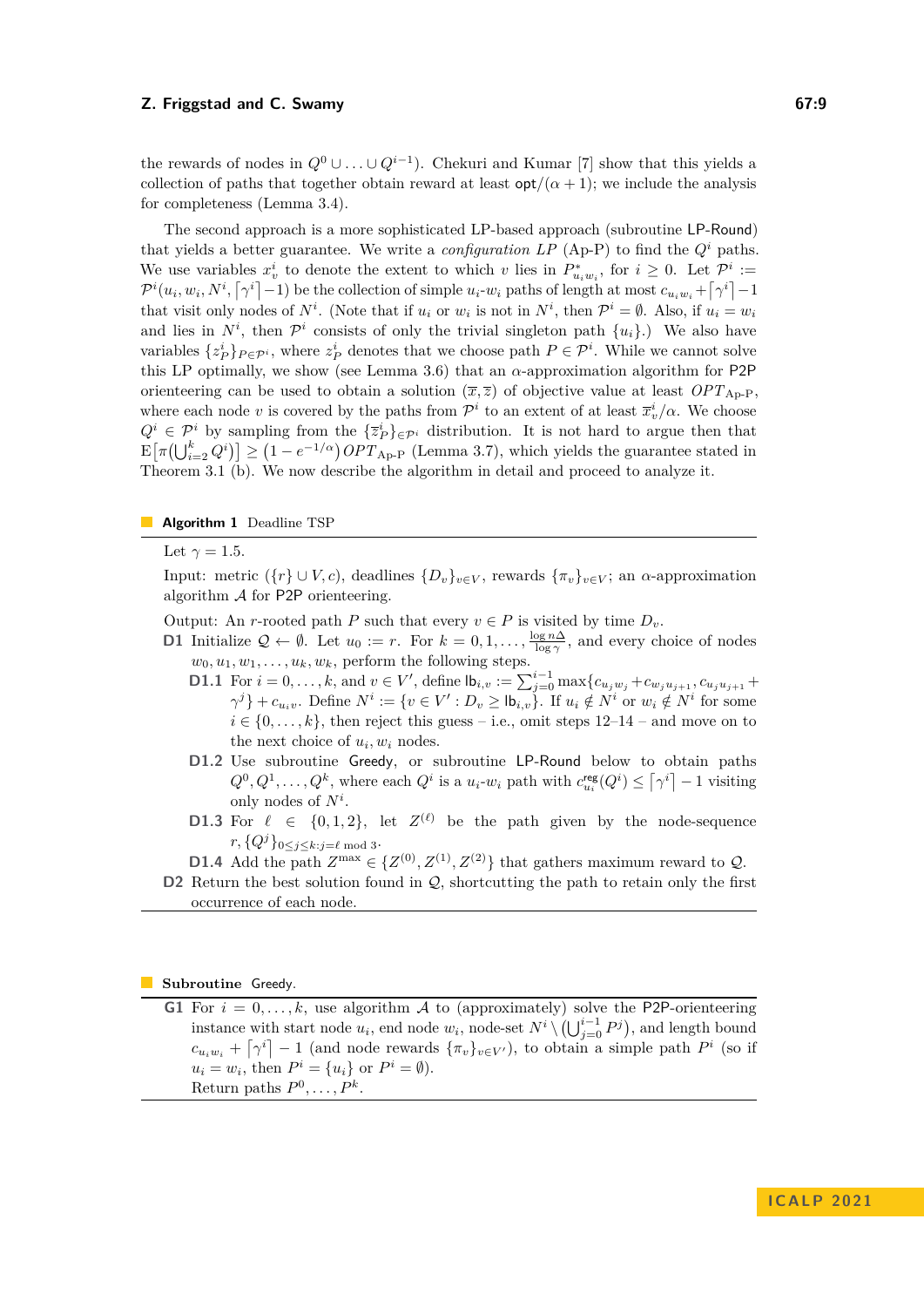## **67:10 Constant-Factor Approximation to Deadline TSP in (Almost) Quasi-Polytime**

**Subroutine** LP-Round.

**L1** Let  $\mathcal{P}^i := \mathcal{P}^i(u_i, w_i, N^i, \lceil \gamma^i \rceil - 1)$  denote the collection of simple  $u_i$ - $w_i$  paths with  $c_{u_i}^{\text{reg}}$ -length at most  $\lceil \gamma^i \rceil - 1$  (so the *c*-length is at most  $c_{u_i w_i} + \lceil \gamma^i \rceil - 1$ ) and visiting only nodes from  $N^i$ . Note that if  $u_i = w_i$  and  $u_i \in N^i$ , then  $\mathcal{P}^i$  consists of only the trivial singleton path  $\{u_i\}$ . Consider the following LP.

$$
\max \sum_{i=0}^{k} \sum_{v \in V} \pi_v x_v^i \tag{Ap-P}
$$

$$
\text{s.t.} \qquad \sum_{P \in \mathcal{P}^i} z_P^i \le 1 \qquad \qquad \forall i = 0, \dots, k \tag{1}
$$

<span id="page-9-3"></span><span id="page-9-2"></span><span id="page-9-1"></span>
$$
x_v^i \le \sum_{P \in \mathcal{P}^i : v \in P} z_P^i \qquad \forall v \in V, \ \forall i = 0, \dots, k
$$
 (2)

$$
\sum_{i=0}^{k} x_v^i \le 1 \qquad \qquad \forall v \in V \tag{3}
$$

$$
x_{u_i}^i = x_{w_i}^i = 1 \qquad \qquad \forall i = 0, ..., k
$$
\n
$$
x, z \ge 0.
$$
\n(4)

- **L2** Use Lemma [3.6](#page-11-0) to obtain in polytime a solution  $(\bar{x}, \bar{z})$  (with polynomial-size support) such that: (i)  $\sum_{i=0}^k \sum_{v \in V} \pi_v \overline{x}_v^i \geq OPT_{\text{Ap-P}},$  $\sum_{i=0}^k \sum_{v \in V} \pi_v \overline{x}_v^i \geq OPT_{\text{Ap-P}},$  $\sum_{i=0}^k \sum_{v \in V} \pi_v \overline{x}_v^i \geq OPT_{\text{Ap-P}},$  (ii)  $\sum_{P \in \mathcal{P}^i : v \in P} \overline{z}_P^i \geq \overline{x}_v^i/\alpha$  for all  $v \in V$ and  $i = 0, \ldots, k$ , and (iii)  $(\overline{x}, \overline{z})$  satisfies the remaining constraints of [\(Ap-P\)](#page-9-1).
- **L3** For each  $i = 0, \ldots, k$ , sample a random path  $P^i \in \mathcal{P}^i$  from the  $\{\overline{z}_P^i\}_{P \in \mathcal{P}^i}$  distribution. Return paths  $P^0, \ldots, P^k$ .

**Analysis.** The running time stated in Theorem [3.1](#page-6-0) follows since  $k = O(\log n \Delta)$ , and for each *k*, we enumerate over all sequences of 2*k* nodes.

Recall that  $P^*$  is an optimal solution. Let  $opt = \pi(P^*)$  be the optimal value. We will assume in the sequel that we have the right choice of  $k$  and the  $u_i, w_i$  nodes. Recall that  $u_0 = r$ . That is,  $w_0$  is the last node on  $P^*$  such that  $c_{u_0}^{\text{reg}}(P_{u_0w_0}) = 0$ . Given  $u_i$ , for  $i \geq 0$ , we have that  $u_{i+1}$  is the first node *v* on  $P^*$  after  $u_i$  such that  $c_{u_i}^{\text{reg}}(P_{u_iv}) \geq \gamma^i$ , and  $w_i$  is the predecessor of  $u_{i+1}$ . If there is no such node  $u_{i+1}$ , then  $u_{i+1}$  is undefined and  $w_i$  is the the end-node of  $P^*$ . Also, *k* is the largest index such that  $u_k$  is well defined. Note that  $k \geq 0$ .

We begin by proving Lemma [3.2.](#page-7-0)

**Proof of Lemma [3.2.](#page-7-0)** For any *j* ∈ {0,...,*i* − 1}, we have that  $c(P^*_{u_ju_{j+1}}) \ge c(P^*_{u_jw_j}) + c(P^*_{u_jw_j} + P^*_{u_jw_j})$  $c_{w_ju_{j+1}} \geq c_{u_jw_j} + c_{w_ju_{j+1}}$  and also  $c(P^*_{u_ju_{j+1}}) = c_{u_j}^{\text{reg}}(P^*_{u_ju_{j+1}}) + c_{u_ju_{j+1}} \geq \gamma^j + c_{u_ju_{j+1}}$ where the inequality follows from the definition of  $u_{j+1}$ . The visiting time of  $v \in P^*_{u_i w_i}$  is  $c_{ru_0} + \sum_{j=0}^{i-1} c(P^*_{u_ju_{j+1}}) + c_{u_iv}$ , which, using the above bounds, is at least  $|b_{i,v}$ .

Next, Lemma [3.3](#page-9-0) shows that the paths  $Z^{(\ell)}$  obtained in step D1.3 are feasible. Since these paths together cover  $\bigcup_{i=0}^{k} Q^i$ , the path  $Z^{\max}$  returned in step D1.4 gathers reward at least  $\pi(\bigcup_{i=0}^k Q^i)/3$ .

<span id="page-9-0"></span>▶ **Lemma 3.3.** *Consider*  $\ell \in \{0, 1, 2\}$ *, and the path*  $Z^{(\ell)}$  *computed in step D1.3. For every*  $Q^j$  that is part of  $Z^{(\ell)}$ , and every  $v \in Q^j$ , the visiting time of this occurrence of *v* in  $Z^{(\ell)}$  is *at most*  $\mathsf{lb}_{i,v} \leq D_v$ .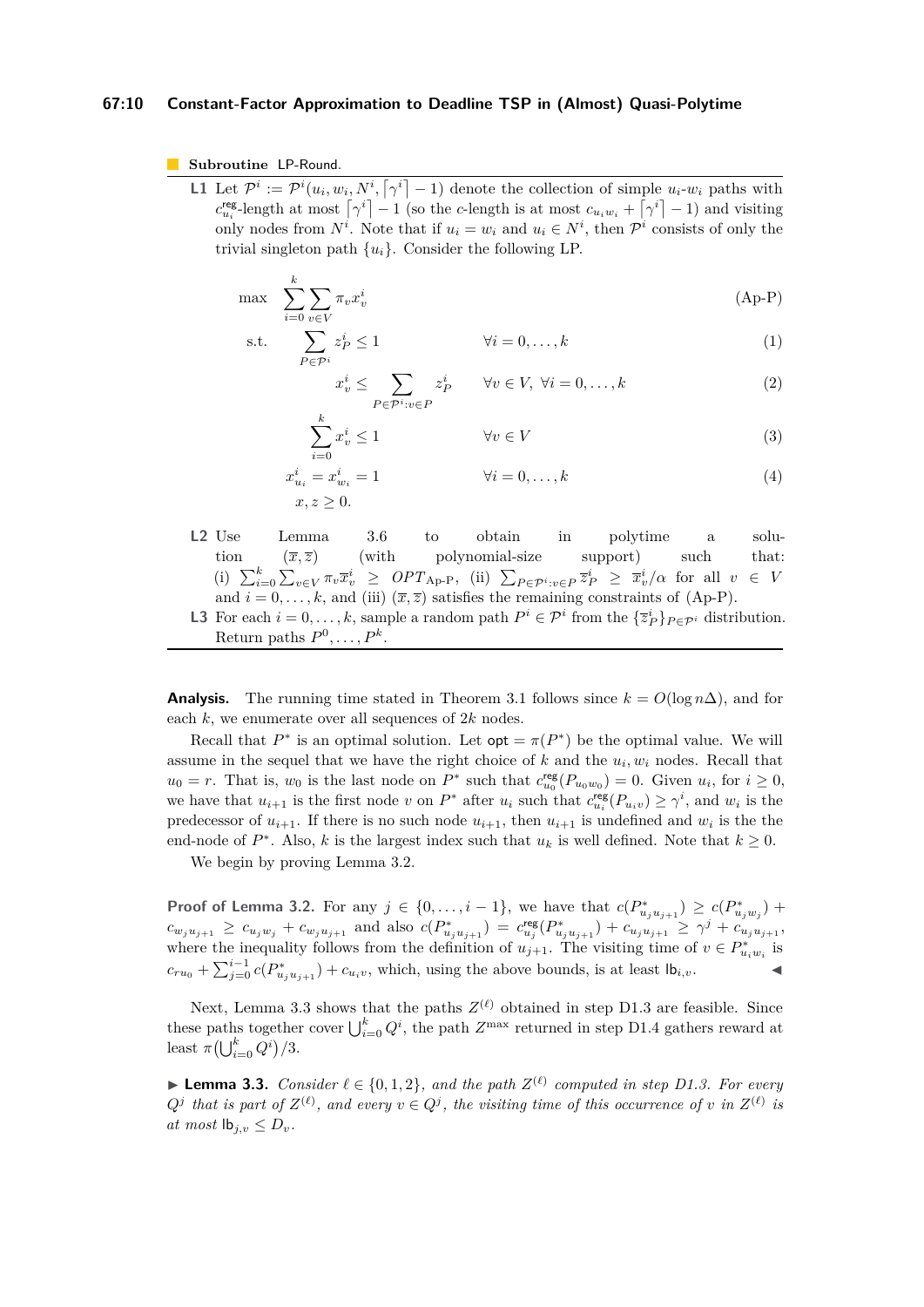**Proof.** Consider any  $Q^j$  that is part of  $Z^{(\ell)}$ . So  $0 \leq j \leq k$  and  $j = \ell \mod 3$ . We argue by induction on *j* that the visiting time (in  $Z^{(\ell)}$ ) of every node  $v \in Q^j$  is at most  $\mathsf{lb}_{j,v}$ .

For the base case, when  $j = \ell$ , the visiting time of any  $v \in Q^{\ell}$  is at most  $c_{u_0u_{\ell}} + c_{u_{\ell}v} + c_{u_{\ell}v}$  $\lceil \gamma^{\ell} \rceil - 1$  since  $c_{u_{\ell}}^{\text{reg}}(Q_{u_{\ell}v}^{\ell}) \leq c_{u_{\ell}}^{\text{reg}}(Q^{\ell}) \leq \lceil \gamma^{\ell} \rceil - 1$ . We can check by inspection that this bound is always at most lb*ℓ,v*:

- for  $\ell = 0$ , the bound is  $c_{u_0v} = \mathsf{lb}_{0,v}$ ;
- for  $\ell = 1$ , the bound is  $c_{u_0u_1} + c_{u_1v} + 1 \leq \mathsf{lb}_{1,v}$ ;
- for  $\ell = 2$ , the bound is at most  $c_{u_0u_2} + c_{u_2v} + \gamma^2 \le (c_{u_0u_1} + 1) + (c_{u_1u_2} + \gamma) + c_{u_2v} \le \mathsf{lb}_{2,v}$ .

Now suppose  $j > l$ . The visiting time of any  $v \in Q^j$  is at most (visiting time of  $w_{j-3}$ ) +  $c_{w_{j-3}u_j} + c_{u_jv} + \gamma^j$  since the  $c_{u_j}^{\text{reg-}}$ length of  $Q_{u_jv}^j$  is at most  $\lceil \gamma^j \rceil - 1 \leq \gamma^j$ . By our induction hypothesis, the visiting time of  $w_{j-3}$  is at most  $\vert b_{j-3,w_{j-3}}$ . Since  $\gamma^j \leq \gamma^{j-2} + \gamma^{j-1}$ , we can upper bound the visiting time of *v* by

$$
(\mathrm{lb}_{j-3,w_{j-3}}+c_{w_{j-3}u_{j-2}})+(c_{u_{j-2}u_{j-1}}+\gamma^{j-2})+(c_{u_{j-1}u_j}+\gamma^{j-1})+c_{u_jv}\leq \mathrm{lb}_{j,u_j}+c_{u_jv}\leq \mathrm{lb}_{j,v}.
$$

The first inequality is because for any index  $i \geq 1$ , we have  $\mathsf{lb}_{i,u_i} \geq \mathsf{lb}_{i-1,w_{i-1}} + c_{w_{i-1}u_i}$ and  $\mathsf{lb}_{i,u_i} \geq \mathsf{lb}_{i-1,u_{i-1}} + c_{u_{i-1}u_i} + \gamma^{i-1}$ . This completes the induction step and proves the  $l$ emma.  $\blacktriangleleft$ 

Finally, we prove guarantees for the paths returned by subroutine Greedy and subroutine LP-Round.

<span id="page-10-0"></span> $\blacktriangleright$  Lemma 3.4 (Follows from [\[7\]](#page-19-12)). *The paths*  $Q^0, \ldots, Q^k$  *returned if we use subroutine* Greedy  $\int$ *in step D1.2 satisfy*  $\pi(Q^0 \cup \ldots \cup Q^k) \geq \text{opt}/(\alpha+1)$ *.* 

**Proof.** Clearly, for each  $i = 0, \ldots, k$ , we have that  $P_{u_i w_i}^* \setminus (\bigcup_{j=0}^{i-1} Q^j)$  is a feasible solution to the P2P-orienteering instance that is fed as input to algorithm A in iteration *i*. So for each  $i = 0, \ldots, k$ , we have

<span id="page-10-2"></span>
$$
\pi\Big(Q^i \setminus \big(\bigcup_{j=0}^{i-1} Q^j\big)\Big) \ge \frac{1}{\alpha} \cdot \pi\Big(P^*_{u_i w_i} \setminus \big(\bigcup_{j=0}^{i-1} Q^j\big)\Big). \tag{5}
$$

Adding the above for  $i = 0, \ldots, k$  yields an inequality whose LHS is  $\pi(Q^0 \cup \ldots \cup Q^k)$ , and whose RHS is at least  $\frac{1}{\alpha} \cdot \pi(P^* \setminus (Q^0 \cup \ldots \cup Q^k)) \geq \frac{1}{\alpha} \cdot [\pi(P^*) - \pi(Q^0 \cup \ldots \cup Q^k)].$  It follows that  $\pi(Q^0 \cup \ldots \cup Q^k) \geq \pi(P^*)/(\alpha+1).$ 

Combining Lemma [3.4](#page-10-0) with Lemma [3.3](#page-9-0) leads to the proof of Theorem [3.1](#page-6-0) (a).

## **Part (b) of Theorem [3.1](#page-6-0)**

We now analyze the paths returned by subroutine LP-Round and prove Theorem [3.1](#page-6-0) (b).

We first observe in Claim [3.5](#page-10-1) that  $OPT_{\text{Ap-P}} \ge \pi(P^*)$  $OPT_{\text{Ap-P}} \ge \pi(P^*)$  $OPT_{\text{Ap-P}} \ge \pi(P^*)$  = opt. Lemma [3.6](#page-11-0) shows that using our P2P-orienteering approximation algorithm, we can obtain in polytime a solution  $(\overline{x}, \overline{z})$  satisfying the properties stated in step L2. Given this, Lemma [3.7](#page-11-1) proves that the random paths  $Q^0, \ldots, Q^k$  returned by subroutine LP-Round satisfy  $\mathrm{E}\big[\pi\big(\bigcup_{i=0}^k Q^i\big)\big] \geq$  $(1 - e^{-1/\alpha})$  *OPT*<sub>[Ap-P](#page-9-1)</sub>. This yields the randomized guarantee stated in Theorem [3.1](#page-6-0) (b). We then show how to derandomize the algorithm without affecting its guarantee or running time.

The following claim simply observes that, for each  $i = 0, \ldots, k$ , setting  $z_{P_{u_i}^*w_i}^i = 1$  and  $x^i$ to be the indicator vector of the node-set of  $P_{u_iw_i}^*$  yields a feasible solution to [\(Ap-P\)](#page-9-1).

<span id="page-10-1"></span> $\triangleright$  Claim 3.5. We have  $OPT_{\text{Ap-P}} \geq \pi(P^*)$  $OPT_{\text{Ap-P}} \geq \pi(P^*)$  $OPT_{\text{Ap-P}} \geq \pi(P^*)$ .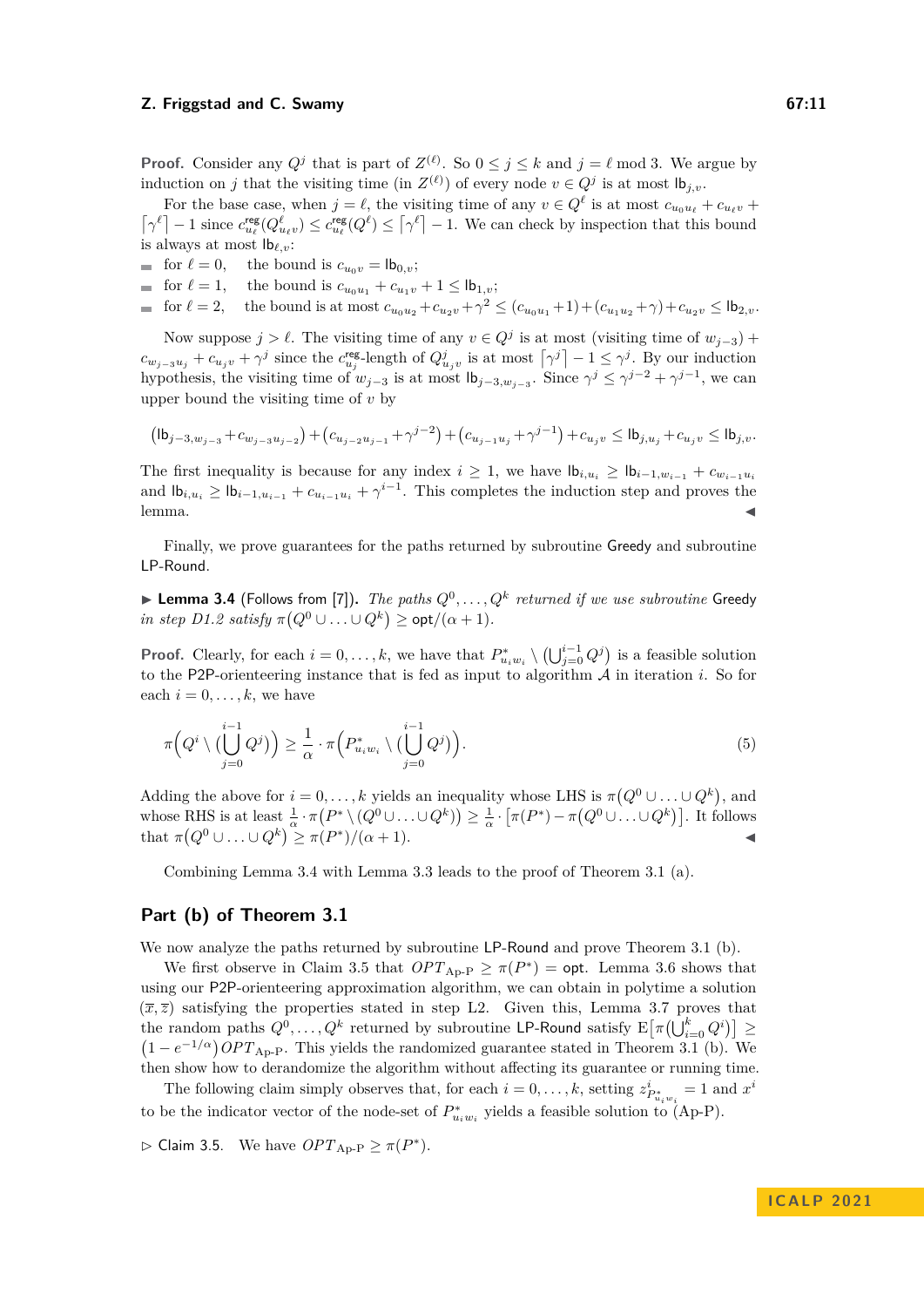## **67:12 Constant-Factor Approximation to Deadline TSP in (Almost) Quasi-Polytime**

Lemma [3.6](#page-11-0) proves the main result regarding the polytime solvability of [\(Ap-P\)](#page-9-1). Its proof is a bit technical, and is deferred to the end of this section.

<span id="page-11-0"></span>**• Lemma 3.6.** *Using algorithm A, we can obtain in polynomial time a solution*  $(\bar{x}, \bar{z})$ such that: (i)  $\sum_{i=0}^{k} \sum_{v \in V} \pi_v \overline{x}_v^i \geq OPT_{Ap-P}$  $\sum_{i=0}^{k} \sum_{v \in V} \pi_v \overline{x}_v^i \geq OPT_{Ap-P}$  $\sum_{i=0}^{k} \sum_{v \in V} \pi_v \overline{x}_v^i \geq OPT_{Ap-P}$ , (ii)  $\sum_{P \in \mathcal{P}^i : v \in P} \overline{z}_P^i \geq \overline{x}_v^i/\alpha$  for all  $v \in V$  and  $i = 0, \ldots, k$ *, and (iii)*  $(\overline{x}, \overline{z})$  *satisfies the remaining constraints of* [\(Ap-P\)](#page-9-1).

<span id="page-11-1"></span>**• Lemma 3.7.** *The paths*  $Q^0, \ldots, Q^k$  *returned if we use subroutine* LP-Round *in step D1.2*  $satisfy$   $\mathbb{E}[\pi(\bigcup_{i=0}^{k} Q^{i})] \geq (1 - e^{-1/\alpha}) OPT_{Ap-P}$  $\mathbb{E}[\pi(\bigcup_{i=0}^{k} Q^{i})] \geq (1 - e^{-1/\alpha}) OPT_{Ap-P}$  $\mathbb{E}[\pi(\bigcup_{i=0}^{k} Q^{i})] \geq (1 - e^{-1/\alpha}) OPT_{Ap-P}$ *.* 

**Proof.** Defining  $\rho_v := \Pr[v \in (Q^0 \cup ... \cup Q^k)]$  for  $v \in V$ , we have  $\mathbb{E}[\pi(\bigcup_{i=0}^k Q^i)] =$  $\sum_{v \in V} \pi_v \rho_v$ . The paths  $Q^0, \ldots, Q^k$  are chosen independently, and  $\Pr[v \in Q^i] \geq \overline{x}_v^i/\alpha$  for each  $v \in V$  (by Lemma [3.6](#page-11-0) (ii)). So for every  $v \in V$ , we have

$$
\rho_v \ge 1 - \prod_{i=0}^k \left(1 - \frac{\overline{x}_v^i}{\alpha}\right) \ge 1 - \left(1 - \frac{\sum_{i=0}^k \overline{x}_v^i / \alpha}{k}\right)^k \ge \left[1 - \left(1 - \frac{1}{\alpha k}\right)^k\right] \cdot \sum_{i=0}^k \overline{x}_v^i \ge \left(1 - e^{-1/\alpha}\right) \sum_{i=0}^k \overline{x}_v^i
$$

which proves the lemma. The second inequality above follows from the AM-GM inequality, and the third uses the fact that the function  $f(x) = 1 - \left(1 - \frac{x}{k}\right)^k$  is concave, and so  $f(x) \geq x \cdot \frac{f(1/\alpha) - f(0)}{1/\alpha}$  for all  $x \leq 1/\alpha$ .

Finishing up the proof of Theorem [3.1](#page-6-0) (b). We first prove the randomized guarantee. The expected value of the solution returned is  $E[\max_{P \in \mathcal{Q}} \pi(P)]$ , which is at least  $\max_{P \in \mathcal{Q}} \mathbb{E}[\pi(P)]$ . We lower bound the latter quantity by focusing on the path in  $\mathcal{Q}$ returned for the right choice of  $k$  and the  $u_i$ - $w_i$  nodes.

Fixing this choice, Claim [3.5](#page-10-1) and Lemma [3.7](#page-11-1) show that  $E\left[\pi\left(\bigcup_{i=0}^{k} Q^{i}\right)\right] \geq (1 - \frac{1}{2})$  $e^{-1/\alpha}$ )  $\pi(P^*)$ . Since the  $Z^{(\ell)}$  paths for  $\ell = 0, 1, 2$  are feasible (Lemma [3.3\)](#page-9-0) and together cover  $\bigcup_{i=0}^{k} Q^{i}$ , the path *Z*<sup>max</sup> returned in step D1.4 satisfies  $\mathbb{E}[\pi(Z^{\max})] \geq \frac{1-e^{-1/\alpha}}{3}$  $\frac{1}{3}^{-1/\alpha} \cdot \pi(P^*).$ 

**Derandomization.** The above guarantee can be easily derandomized. We use randomization only in sampling, for each  $i = 0, \ldots, k$  independently, a random path  $Q<sup>i</sup>$  from a polynomialsize distribution of  $u_i$ - $w_i$  paths. Let  $\mathcal{C}^i$  denote the support of this distribution, and for  $P \in \mathcal{C}^i$ , let  $\lambda_P^i$  denote the probability of choosing path *P*. The quantity of interest that determines the performance guarantee is  $\Phi_0 = \Phi(\lambda^0, \dots, \lambda^k) := \mathbb{E}[\pi(\bigcup_{i=0}^k Q^i)]$ . For  $P \in \mathcal{C}^i$ , let  $\mathbb{1}_P$  be the distribution that chooses *P* deterministically with probability 1. We show how to deterministically choose the  $Q^i$ s so that  $\Phi(\mathbb{1}_{Q^0}, \ldots, \mathbb{1}_{Q^k}) \ge \Phi_0$ . We have  $\Phi = \sum_{v \in V} \pi_v \rho_v$ , where

$$
\rho_v = \rho_{0,v} + (1 - \rho_{0,v})\rho_{1,v} + \ldots + (1 - \rho_{0,v})(1 - \rho_{1,v})\cdots(1 - \rho_{k-1},v)\rho_{k,v},
$$
  
and 
$$
\rho_{i,v} = \rho_{i,v}(\lambda^0, \ldots, \lambda^k) = \sum_{P \in \mathcal{C}^i} \lambda_P^i \quad \forall i = 0, \ldots, k.
$$

It is evident that each  $\rho_v$  is linear in  $\lambda^i$ , and therefore  $\Phi$  is linear in  $\lambda^i$ . Therefore, to derandomize: (1) we choose  $Q^0 \in C^0$  so that  $\Phi(\mathbb{1}_{Q^0}, \lambda^1, \ldots, \lambda^k) \geq \Phi_0$ ; (2) given that we have chosen  $Q^0, \ldots, Q^{i-1}$ , we choose  $Q^i \in \mathcal{C}^i$  so that  $\Phi(\mathbb{1}_{Q^0}, \ldots, \mathbb{1}_{Q^i}, \lambda^{i+1}, \ldots, \lambda^k) \geq$  $\Phi(\mathbb{1}_{Q^0}, \ldots, \mathbb{1}_{Q^{i-1}}, \lambda^i, \ldots, \lambda^k)$ ). ◀

**Proof of Lemma [3.6.](#page-11-0)** Since [\(Ap-P\)](#page-9-1) has an exponential number of variables, we consider the dual (Ap-D). The dual has polynomially many constraints corresponding to the polynomially many  $x_v^i$  primal variables, and an exponential number of constraints corresponding to the  $z_P^i$ primal variables. Using standard ideas (see, e.g., [\[13\]](#page-19-4)), we show that we can use algorithm  $\mathcal A$ to approximately separate over these exponentially many constraints, and hence leverage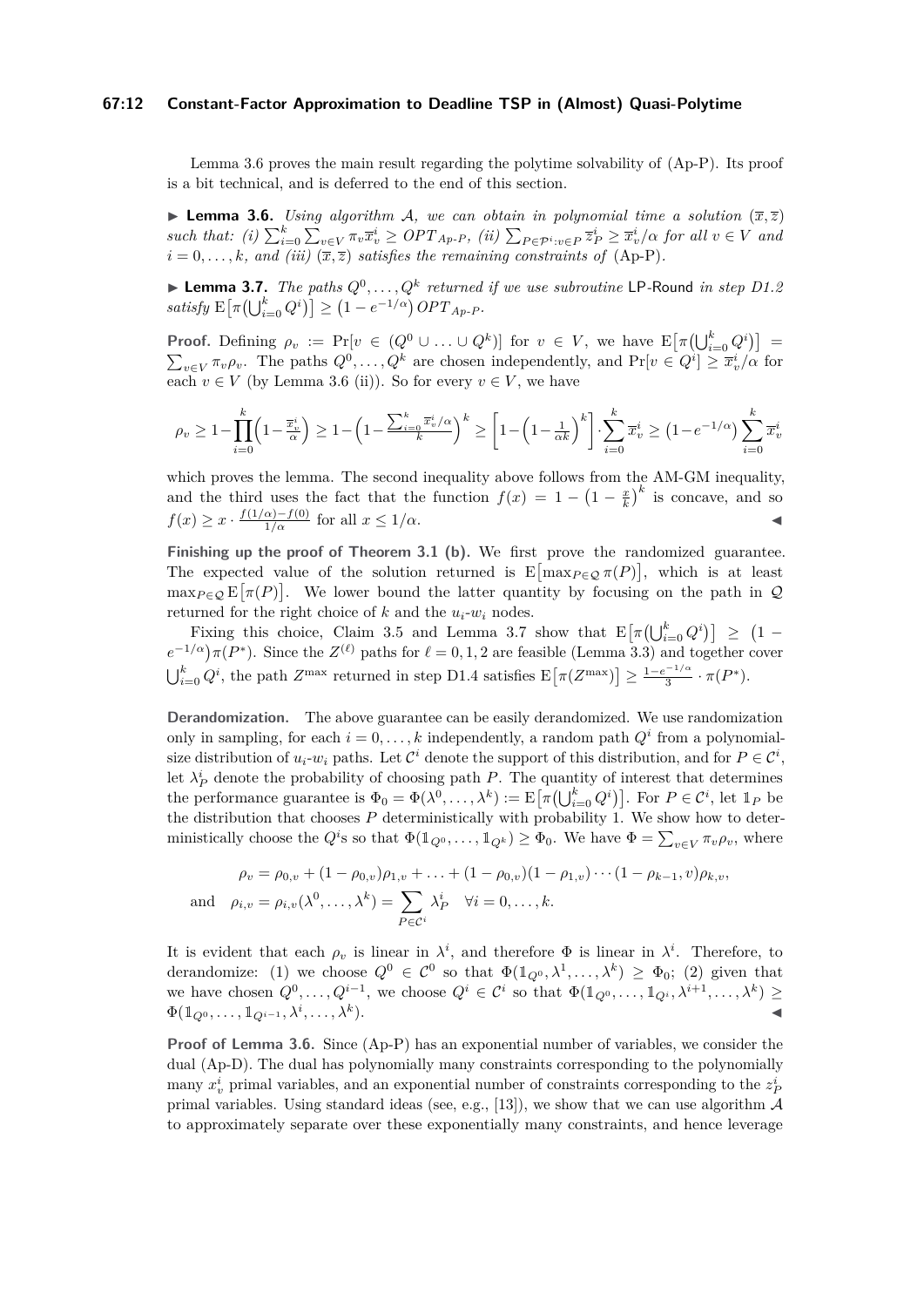the ellipsoid method to obtain the desired primal solution. Let  $\theta^i \geq 0$  and  $\mu_v^i \geq 0$  denote respectively the dual variables corresponding to constraints [\(1\)](#page-9-2), [\(2\)](#page-9-3). The dual constraints corresponding to the  $z_P^i$  variables are:

<span id="page-12-1"></span>
$$
\sum_{v \in P} \mu_v^i \le \theta^i \qquad \forall i = 0, \dots, k, \ \forall P \in \mathcal{P}^i
$$
\n
$$
(P2P)
$$

For  $b \geq 0$ , we let  $(\text{P2P}_b)$  denote  $(\text{P2P})$  with the RHS changed to  $\theta^i/b$ . The effect of this on the primal is that it changes the RHS of [\(1\)](#page-9-2) to *b*; let  $(Ap-P_b)$  $(Ap-P_b)$  denote  $(Ap-P)$  with this modified version of [\(1\)](#page-9-2).

We focus on constraints [\(P2P\)](#page-12-1) and do not explicitly write down the remaining (polynomially many) dual constraints (including nonnegativity constraints); we collectively denote these constraints by  $(Ap-D^{-*})$ . Letting  $\beta$  denote the remaining dual variables, the objective function of (Ap-D) is of the form  $\sum_{i=0}^{k} \theta^{i} + h^{T} \beta$ , where *h* is a fixed vector.

Define  $\mathcal{K}(\nu;b) := \{(\beta,\mu,\theta): \mu,\theta \geq 0, \text{ (Ap-D-*)}, \text{ (P2P}_b), \sum_{i=0}^k \theta^i + h^T \beta \leq \nu\}.$  $\mathcal{K}(\nu;b) := \{(\beta,\mu,\theta): \mu,\theta \geq 0, \text{ (Ap-D-*)}, \text{ (P2P}_b), \sum_{i=0}^k \theta^i + h^T \beta \leq \nu\}.$  $\mathcal{K}(\nu;b) := \{(\beta,\mu,\theta): \mu,\theta \geq 0, \text{ (Ap-D-*)}, \text{ (P2P}_b), \sum_{i=0}^k \theta^i + h^T \beta \leq \nu\}.$  Note that the optimal value of the dual, and hence [\(Ap-P\)](#page-9-1), is the smallest  $\nu$  such that  $\mathcal{K}(\nu; 1) \neq \emptyset$ . Given  $\nu$ ,  $(\beta, \mu, \theta)$ , we can use A to either show that  $(\beta, \mu, \theta) \in \mathcal{K}(\nu; 1)$ , or find a hyperplane separating  $(\beta, \mu, \theta)$  from  $\mathcal{K}(\nu; \alpha)$ . We first check if  $\mu, \theta \ge 0$ ,  $(\text{Ap-D-*)}$  and  $\sum_{i=0}^{k} \theta^{i} + h^{T} \beta \le \nu$ hold, and if not use the violated inequality as the separating hyperplane. Next, for each  $i = 0, \ldots, k$ , we run A on the P2P-orienteering instance with start and end nodes  $u_i, w_i$ respectively, length bound  $c_{u_iw_i} + \lceil \gamma^i \rceil - 1$ , and node-rewards  $\{\mu_v^i\}_{v \in V'}$ . If for some *i*, we obtain a path  $P \in \mathcal{P}^i$  with reward greater than  $\theta^i/\alpha$ , then we return  $\sum_{v \in P} \mu_v^i \leq \theta^i/\alpha$  as the separating hyperplane. Otherwise, for all  $i = 0, \ldots, k$  and all  $P \in \mathcal{P}^i$ , we know that  $\sum_{v \in P} \mu_v^i \leq \theta^i$ , and so  $(\beta, \mu, \theta) \in \mathcal{K}(\nu; 1)$ . Thus, for a fixed  $\nu$ , in polynomial time, the ellipsoid method either certifies that  $\mathcal{K}(\nu;\alpha) = \emptyset$ , or returns a point  $(\beta, \mu, \theta) \in \mathcal{K}(\nu; 1)$ .

It is easy to find an upper bound UB such that  $\mathcal{K}(UB; 1) \neq \emptyset$ . For a given  $\epsilon > 0$ , we use binary search in the range  $[0, \text{UB}]$  to find  $\nu^*$  such that the ellipsoid method when run for  $\nu^*$  (with the above separation oracle) returns  $(\beta^*, \mu^*, \theta^*) \in \mathcal{K}(\nu^*; 1)$ , and when run for  $\nu^* - \epsilon$  certifies that  $\mathcal{K}(\nu^* - \epsilon; \alpha) = \emptyset$ . Since  $\mathcal{K}(\nu^*; 1) \neq \emptyset$ , we have that  $OPT_{\text{Ap-P}} \leq \nu^*$  $OPT_{\text{Ap-P}} \leq \nu^*$  $OPT_{\text{Ap-P}} \leq \nu^*$ , and  $\mathcal{K}(\nu^* - \epsilon; \alpha) = \emptyset$  implies that the optimal value of  $(\text{Ap-P}_{\alpha})$  is at least  $\nu^* - \epsilon$ . For  $\nu^* - \epsilon$ , the inequalities returned by the separation oracle during the execution of the ellipsoid method together with the inequality  $\sum_{i=0}^{k} \theta^i + h^T \beta \leq \nu^* - \epsilon$  yield a polynomial-size certificate for the emptiness of  $\mathcal{K}(\nu^* - \epsilon; \alpha)$ . By duality (or Farkas' lemma), this implies that if we restrict [\(Ap-P](#page-9-1)<sub> $\alpha$ </sub>) to only use the (polynomially many)  $z_P^i$  variables corresponding to the violated inequalities of type  $(\text{P2P}_{\alpha})$  returned during the execution of the ellipsoid method, we obtain a polynomial-size feasible solution  $(\bar{x}, \hat{z})$  to  $(Ap-P_\alpha)$  $(Ap-P_\alpha)$  of value at least  $\nu^* - \epsilon$ . If we take  $\epsilon$  to be inverse exponential in the input size, this also implies  $(\bar{x}, \hat{z})$  has value at least  $\nu^* \geq OPT_{\text{Ap-P}}$  $\nu^* \geq OPT_{\text{Ap-P}}$  $\nu^* \geq OPT_{\text{Ap-P}}$ . Finally, setting  $\overline{z} = \hat{z}/\alpha$ , we obtain that  $(\overline{x}, \overline{z})$  has the desired properties.

<span id="page-12-0"></span>▶ Remark 3.8. It is worthwhile to note that *none* of our arguments above rely on the symmetry of the underlying metric, and so *the reduction in Theorem [3.1](#page-6-0) also holds in asymmetric metrics*. Given an asymmetric metric  ${c_{u,v}}_{u,v \in V \cup \{r\}}$ , we define regret distances in the same way –  $c_u^{\text{reg}}(v, w) := c_{u,v} + c_{v,w} - c_{u,w}$  – and they continue to form an asymmetric metric.

**▶ Remark 3.9.** In step D1, we only need to let *k* go up to  $\log_{\gamma} D_{\text{max}}$  (where  $D_{\text{max}}$  :=  $\max_v D_v \leq n\Delta$ ), and so the running time is  $O(n^{\log D_{\max}})$ . Also, for any integer  $c \geq 1$ , we can obtain an  $O(c)$ -approximation in  $O(c \cdot n^{\frac{\log D_{\max}}{c}})$  time, as follows. We divide the indices  $0, 1, \ldots, k$  (where  $k \leq \log_{\gamma} D_{\text{max}}$ ) groups of (roughly)  $\frac{k}{c}$  consecutive indices, essentially run our algorithm for each group *separately*, and return the best solution found. To elaborate, for a group  $\{a, a+1, \ldots, b\}$ , we guess the corresponding nodes  $u_a, w_a, \ldots, u_b, w_b$ , and obtain a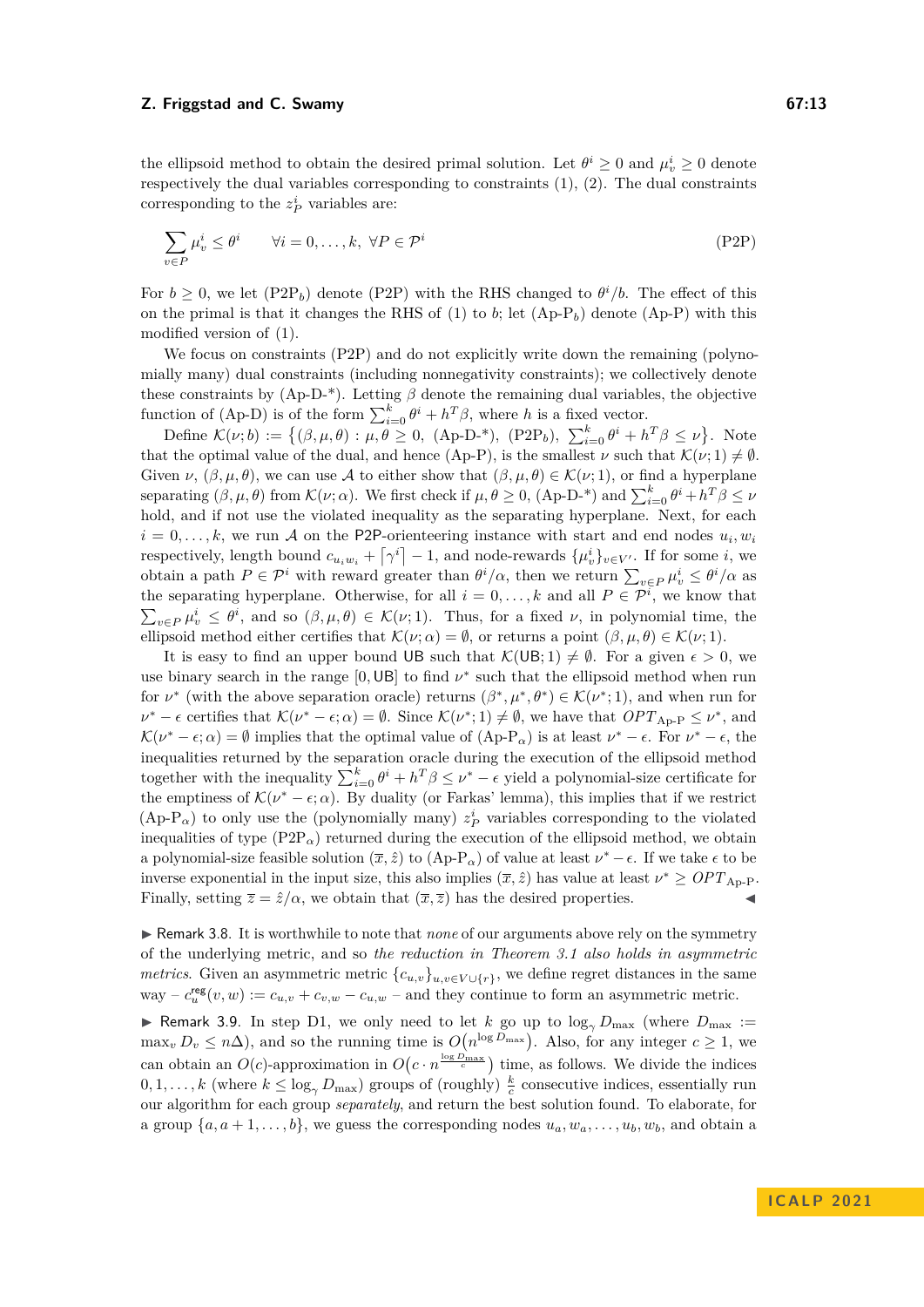## **67:14 Constant-Factor Approximation to Deadline TSP in (Almost) Quasi-Polytime**

 $u_i-w_i$  path  $Q^i$  for each  $i \in \{a,\ldots,b\}$  such that  $c_{u_i}^{\text{reg}}(Q^i) \leq \lceil \gamma^i \rceil - 1$ , and  $(Q^a \cup \ldots \cup Q^b)$  obtains *π*eward  $\Omega(\pi(P_{u_a w_b}^*))$ . Since we are considering each group in isolation and do not know the  $u_j, w_j$  nodes for  $j < a$ , we need to define  $\mathbf{b}_{i,v}$  differently now (which then specifies the node-set  $N^i$  that  $Q^i$  is allowed to visit); we now define  $\mathsf{lb}_{i,v} := \sum_{j=0}^{a-1} \gamma^j + \sum_{j=a}^{i-1} \max\{c_{u_jw_j} + c_{u_jw_j}\}$  $c_{w_ju_{j+1}}, c_{u_ju_{j+1}} + \gamma^j$  +  $c_{u_iv}$ . Similar to before, for  $\ell \in \{0,1,2\}$ , we define  $Z^{(\ell)}$  as the path with node-sequence  $r$ ,  $\{Q^{j}\}_{a\leq j\leq b:j-a=\ell \bmod 3}$ , and it is not hard to mimic the earlier arguments to infer that each  $Z^{(\ell)}$  is a feasible deadline-TSP solution.

Note that taking  $c = \log_{\gamma} D_{\text{max}}$ , this shows that the best of the *r*,  $Q^i$ -paths, for  $i =$ 0*, . . . ,* log*<sup>γ</sup> D*max yields a (very simple) *O*(log *D*max)-approximation in polynomial time.

▶ Remark 3.10. There are a couple of ways of improving the efficiency of algorithm LP-Round, while incurring some associated loss of approximation factor. First, as noted earlier, Friggstad and Swamy [\[14\]](#page-19-9) gave a polynomial-size LP-relaxation for P2P orienteering, and an LProunding 6-approximation algorithm for P2P orienteering. Their algorithm explicitly yields the distributional guarantee proved in Lemma [3.6,](#page-11-0) namely, it returns a (polynomial-support) distribution of P2P-orienteering solutions that visits each node with probability at least  $x_v^i/6$ , where  $x_v^i$  has the same meaning as above (see Section [5\)](#page-18-0). One could replace the exponential-size LP [\(Ap-P\)](#page-9-1) in algorithm LP-Round with their compact LP, and sample paths from the distribution output by their algorithm. This yields a much more efficient guarantee relative to an LP upper bound, but the approximation guarantee degrades to  $\frac{3}{1-e^{-1/6}}$  ≈ 19.542. (While this is worse than the guarantee obtained using Greedy and the  $(2 + \epsilon)$ -approximation for orienteering [\[6\]](#page-19-8), the benefit is that this guarantee is with respect to an LP upper bound; also, the orienteering algorithm in [\[14\]](#page-19-9) is simpler than the one in [\[6\]](#page-19-8).)

Second, one can replace the use of the ellipsoid method to approximately solve [\(Ap-P\)](#page-9-1) by the multiplicative-weights method, incurring a small loss in approximation.

## **4 Extensions**

Our techniques can be applied to handle various extensions, including monotone-reward TSP, which we discuss here, and some other extensions that we discuss in Section [4.2.](#page-17-0)

## <span id="page-13-0"></span>**4.1 Monotone-reward TSP**

Recall that in monotone-reward TSP, each node *v* has a non-increasing reward function  $\pi_v : \mathbb{R}_+ \mapsto \mathbb{R}_+$ , where we set  $\pi_r(x) = 0$  for all *x* for notational ease. We overload notation, and for a rooted path *P*, we now *define*  $\pi(P) := \sum_{v \in P} \pi_v(c_P(v))$ , and call this the reward of *P*. The goal is to find a simple rooted path that obtains maximum reward. Each  $\pi_v(.)$ function is specified via a value oracle, and we treat each call to this oracle as an elementary operation. Recall that we assume that  $c_{uv}$  is an integer for all  $u, v \in V \cup \{r\}$ .

We show that monotone-reward TSP can be reduced to deadline TSP. This reduction incurs a slight loss and increases the size of the instance. We also show that the algorithms and analysis from Section [3](#page-6-1) carry over easily to monotone-reward TSP.

## <span id="page-13-1"></span>▶ **Theorem 4.1.**

- (1) For any  $\epsilon > 0$ , given a monotone-reward TSP instance  $\mathcal I$  with *n* clients, we can ob*tain in polytime a deadline-TSP instance*  $\mathcal{I}'$  with  $O\left(\frac{n}{\epsilon} \cdot \log \frac{n}{\epsilon}\right)$  clients such that an  $\alpha$ -approximation for  $\mathcal{I}'$  yields an  $\alpha/(1-2\epsilon)$ -approximation to  $\mathcal{I}$ .
- **(2)** *The algorithms for deadline TSP described in Section [3](#page-6-1) can be easily adapted to monotonereward TSP and yield the same guarantees as those stated in Theorem [3.1.](#page-6-0)*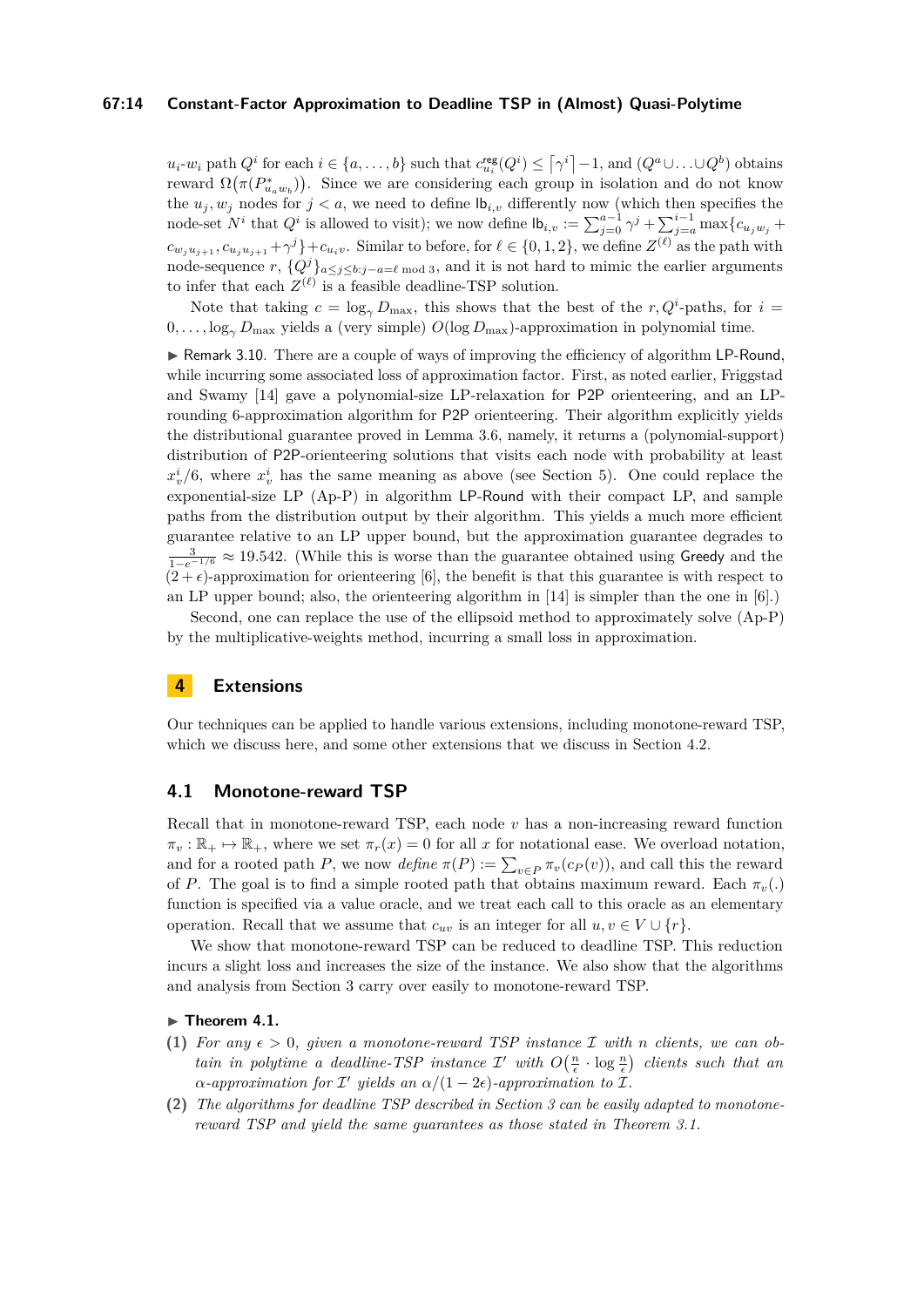**Proof of part (1) of Theorem [4.1.](#page-13-1)** Recall that  $\Delta$  is the diameter of the metric. In any simple rooted path, each client is visited by time  $n \cdot \Delta$ ; so we define  $\pi_v(t) = 0$  for all  $t > n\Delta$ for notational ease. In the deadline-TSP instance, we use the same metric, but for each node  $v \in V$  and every time  $t \in \{0, 1, \ldots, n\Delta\}$ , we create a co-located client  $(v, t)$  with deadline *t* and reward  $\pi_v(t) - \pi_v(t+1)$  (which is nonnegative since  $\pi_v$ )) is non-increasing). Thus, if *v* is visited at time *t* in the original graph, then we collect reward  $\pi_v(t)$  in total from its co-located clients  $(v, t), (v, t + 1), \ldots$ . This is a lossless, but pseudo-polytime, reduction.

To make this efficient, we apply a geometric bucketing idea on the rewards. Consider a fixed  $\epsilon > 0$ . Observe that LB := max<sub>*v*∈*V*</sub>  $\pi_v(c_{rv})$  is the maximum reward that any solution can collect from node *v*. Also, we can obtain a path with reward at least LB by considering the path *r, v* for the node *v* that attains the maximum. We we have  $LB \le opt_7 \le n \cdot LB$ . where  $\mathsf{opt}_{\mathcal{I}}$  is the optimal value for the monotone-reward TSP instance  $\mathcal{I}$ . Now for each  $v \in V$ , instead of creating  $n \cdot \Delta$  co-located clients, we consider each integer  $i \geq 0$  such that  $(1 - \epsilon)^i \geq \frac{\epsilon}{n}$ ; note that there are at most  $O(\frac{1}{\epsilon} \cdot \log \frac{n}{\epsilon})$  such values. For each such *i*, we use binary search (using the value oracle) to find the largest integer  $t_{v,i}$  such that  $\pi_v(t_{v,i}) \geq (1-\epsilon)^i \cdot$  LB. In the deadline TSP instance  $\mathcal{I}'$ , we create a client located at *v* with deadline  $t_{v,i}$  and reward  $(1 - \epsilon)^i \cdot LB - (1 - \epsilon)^{i+1} \cdot LB$ . So, if a path reaches location *v* by time  $t_{v,i}$  it will collect reward at least  $(1 - \epsilon)^i \cdot \textsf{LB} - \frac{\epsilon}{n} \cdot \textsf{LB}$ .

Let  $P^*$  be an optimum monotone-reward TSP solution. Consider the value of  $P^*$  as a solution to the new deadline-TSP instance. Consider each  $v$  on  $P^*$ , and say  $v$  was visited at time *t* along  $P^*$ . We know that  $\pi_v(t) \leq \textsf{LB}$ . Let *i* be the smallest integer such that  $(1 - \epsilon)^i$  ⋅ LB  $\leq \pi_v(t)$ ; so we also have  $(1 - \epsilon)^i$  ⋅ LB  $\geq (1 - \epsilon)\pi_v(t)$ . By the construction of  $\mathcal{I}'$ , we know that  $t_{v,i} \geq t$ , and so we collect total reward at least  $(1 - \epsilon)^i \cdot \textsf{LB} - \frac{\epsilon}{n} \cdot \textsf{LB} \geq 0$  $(1 - \epsilon)\pi_v(t) - \frac{\epsilon}{n} \cdot \textsf{LB}$  from the clients co-located at *v*. So the total reward of  $P^*$  when viewing it as a deadline-TSP solution is at least  $(1 - \epsilon) \cdot \mathsf{opt}_{\mathcal{I}} - \epsilon \cdot \mathsf{LB} \geq (1 - 2\epsilon) \cdot \mathsf{opt}_{\mathcal{I}}.$ 

Conversely, any deadline-TSP solution  $P'$  when viewed as a monotone-reward TSP solution produces at least as much reward, since for any time *t* and any client *v*,  $\pi_v(t)$  is at least the total reward that will be collected in instance  $\mathcal{I}'$  by visiting the clients located at  $v$  at time *t*. Therefore, a solution to instance  $\mathcal{I}'$  of value at least  $\mathsf{opt}_{\mathcal{I}'}/\alpha$  yields a monotone-reward TSP solution with value at least  $\frac{1-2\epsilon}{\alpha} \cdot \mathsf{opt}_{\mathcal{I}}$ . ◀

# **Proof of part (2) of Theorem [4.1](#page-13-1)**

We briefly sketch the changes to the algorithms and analyses from Section [3.](#page-6-1) The only changes to Algorithm [1](#page-8-0) involve changes to the constituent subroutines Greedy and LP-Round, and entail figuring out what *fixed* node rewards to use when we consider a P2P-orienteering instance in step G1, or in LP [\(Ap-P\)](#page-9-1). (As before,  $P^*$  denotes an optimal solution, and the right choice of  $u_i, w_i$  nodes continues to be as defined in Section [3;](#page-6-1) consequently Lemma [3.2](#page-7-0) continues to hold. Also, steps D1.4 and D2 hold as is, given our modified definition of the reward of a path.)

Two observations guide the choice of rewards we use in step G1 and in [\(Ap-P\)](#page-9-1). First, we know that the visiting time of a node  $v \in P^*_{u_i w_i}$  is at least  $\mathsf{lb}_{i,v}$ . Second, suppose for each *i*, we obtain a  $u_i$ - $w_i$  path  $Q^i$  with  $c_{u_i}^{\text{reg}}(Q^i) \leq \lceil \gamma^i \rceil - 1$  and construct the paths  $\{Z^{(0)}, Z^{(1)}, Z^{(2)}\}$ as in step D1.3; then, by Lemma [3.3,](#page-9-0) for every  $Z^{(\ell)}$ , every  $Q^j \subseteq Z^{(\ell)}$ , and every  $v \in Q^j$ , we know that the visiting time of this occurrence of *v* is at most  $\mathsf{lb}_{i,v}$ . Consequently, in subroutine Greedy and subroutine LP-Round, we use the node rewards  $\{\pi_v(\mathsf{lb}_{i,v})\}_{v\in V}$  for the *i*-th orienteering instance; also, the node-set  $N^i$  is now simply *V*. Let (MRAp-P) denote the resulting analogue of  $(Ap-P)$ , where the coefficient multiplying  $x_v^i$  in the objective is now  $\pi_v(\mathsf{lb}_{i,v})$ .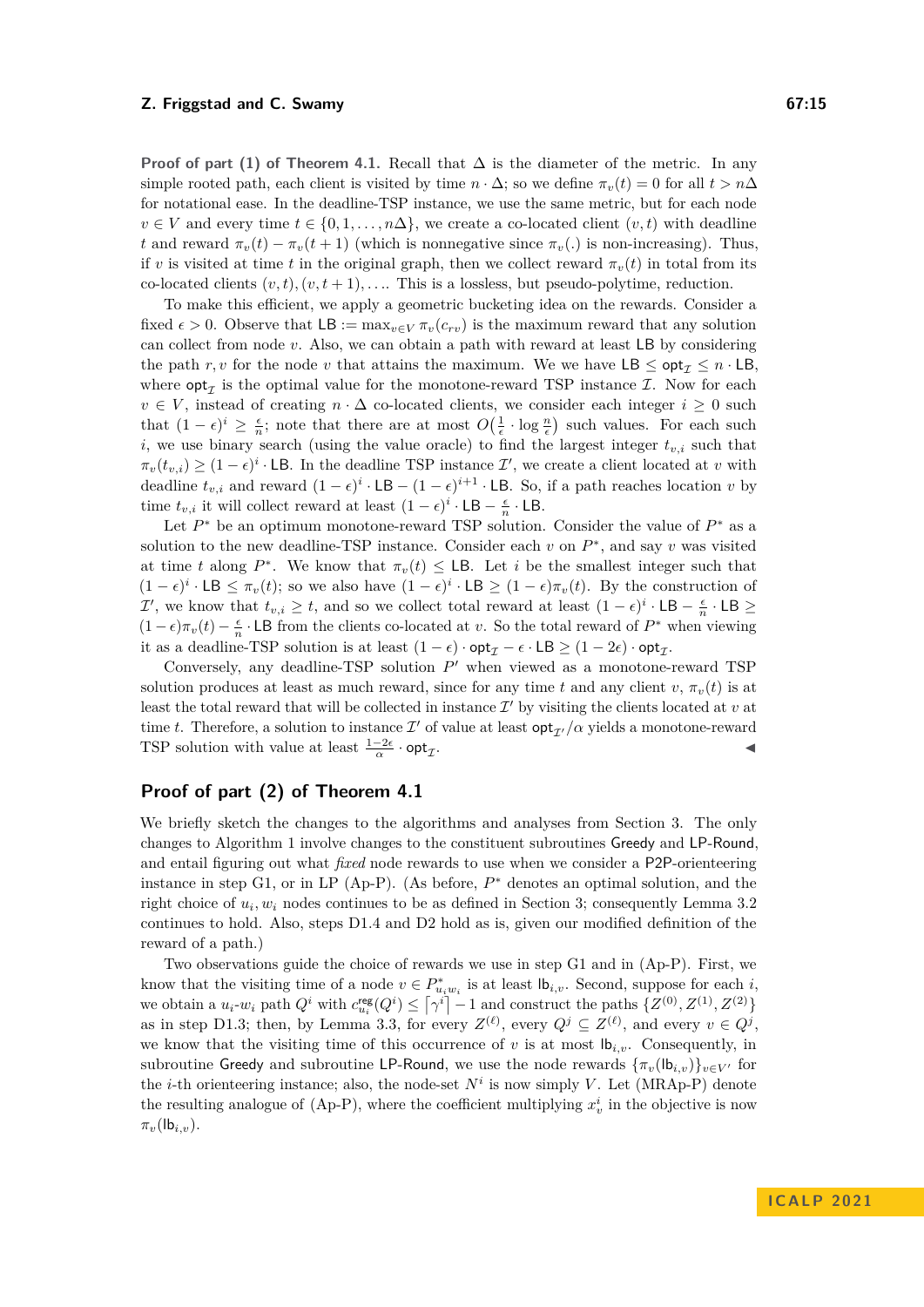## **67:16 Constant-Factor Approximation to Deadline TSP in (Almost) Quasi-Polytime**

Essentially, all the statements proved for deadline TSP hold here as well, with minor notational tweaks, and for mostly the same reasons. (Recall that for a rooted path *P*, we now define  $\pi(P) := \sum_{v \in P} \pi_v(c_P(v))$ , and call this the reward of *P*.)

Algorithm Greedy is unchanged, and the guarantee of Lemma [3.4](#page-10-0) still holds, but it needs to be stated more precisely, and its proof needs to be tweaked. The modified statement is that we have  $\sum_{i=0}^{k} \sum_{v \in Q^i \setminus (Q^0 \cup ... \cup Q^{i-1})} \pi_v(\mathsf{lb}_{i,v}) \geq \mathsf{opt}/(\alpha+1)$ . In the proof, in place of [\(5\)](#page-10-2), for all  $i = 0, \ldots, k$ , we now have

<span id="page-15-0"></span>
$$
\sum_{v \in Q^i \setminus (\bigcup_{j=0}^{i-1} Q^j)} \pi_v(\mathsf{lb}_{i,v}) \ge \frac{1}{\alpha} \cdot \sum_{\substack{v \in P^*_{u_i w_i} \\ v \notin \bigcup_{j=0}^{i-1} Q^j}} \pi_v(\mathsf{lb}_{i,v}) \ge \frac{1}{\alpha} \cdot \left[ \sum_{v \in P^*_{u_i w_i}} \pi_v(c_{P^*}(v)) - \sum_{\substack{v \in P^*_{u_i w_i} \\ v \in \bigcup_{j=0}^{i-1} Q^j}} \pi_v(\mathsf{lb}_{i,v}) \right] \tag{6}
$$

Consider adding, for all  $i = 0, \ldots, k$ , the inequality in [\(6\)](#page-15-0) involving the LHS of (6) and the final RHS of [\(6\)](#page-15-0). The LHS of the resulting inequality is  $\sum_{i=0}^{k} \sum_{v \in Q^i \setminus (Q^0 \cup ... \cup Q^{i-1})} \pi_v(\mathsf{lb}_{i,v})$ . For a node *v*, consider its total contribution (across all *i*) to the negative terms on the final RHS of [\(6\)](#page-15-0). Node *v* gets counted at most once among all these negative terms, and if *i* is the smallest index such that  $v \in Q^i$ , then the negative term where *v* is counted is due to some index  $j > i$ , and so is at least  $-\pi_v(\mathbf{b}_{i,v})$ . Therefore, the total contribution of the negative terms on the RHS is at least  $-\frac{1}{\alpha} \cdot \sum_{i=0}^{k} \sum_{v \in Q^i \setminus (Q^0 \cup ... \cup Q^{i-1})} \pi_v(\mathsf{lb}_{i,v})$ . Thus, adding [\(6\)](#page-15-0) for all  $i = 0, \ldots, k$ and simplifying yields the inequality  $\sum_{i=0}^{k} \sum_{v \in Q^i \setminus (Q^0 \cup ... \cup Q^{i-1})} \pi_v(\mathsf{lb}_{i,v}) \geq \mathsf{opt}/(\alpha+1)$ .

Subroutine LP-Round is also unchanged, except for the change in  $(Ap-P)$  due to the abovementioned node rewards and since  $N^i = V$ . The new LP (MRAp-P) can be approximately solved as in Lemma [3.6.](#page-11-0) Let  $\bar{x}$  denote the values of the  $x_i^v$  variables in the solution so obtained. Then we have  $\overline{z}$  such that the objective value of  $(\overline{x}, \overline{z})$  is at least *OPT*<sub>(MRAp-P)</sub>,  $\sum_{P \in \mathcal{P}^i : v \in P} \overline{z}_P^i \geq \overline{x}_v^i/\alpha$  for all  $v \in V$  and  $i = 2, \ldots, k$ , and  $(\overline{x}, \overline{z})$  satisfies the remaining constraints of (MRAp-P).

<span id="page-15-2"></span>Claim [3.5](#page-10-1) gets replaced by

$$
\sum_{i=0}^{k} \sum_{v \in V} \pi_v(\mathsf{lb}_{i,v}) \overline{x}_v^i \ge \sum_{i=0}^{k} \sum_{v \in P_{u_iw_i}^*} \pi_v(\mathsf{lb}_{i,v}) \ge \sum_{v \in P^*} \pi_v(c_{P^*}(v)) = \mathsf{opt} \tag{7}
$$

The guarantee of Lemma [3.7](#page-11-1) still holds, but it needs to be stated more precisely and requires a different proof, which we defer to the end of this section.

<span id="page-15-1"></span>▶ **Lemma 4.2.** *For each*  $i = 0, \ldots, k$ *, let*  $Q^i$  *be a random path obtained such that*  $Pr[v \in \mathbb{R}]$  $Q^{i}$   $\geq \overline{x}_{v}^{i}/\alpha$  *for all*  $v \in V$ *, for some*  $\alpha \geq 1$ *. Then* 

$$
\mathbf{E}\biggl[\sum_{i=0}^k\sum_{v\in Q^i\setminus(Q^2\cup\ldots\cup Q^{i-1})}\pi_v(\mathsf{lb}_{i,v})\biggr] \geq \big(1-e^{-1/\alpha}\big)\cdot\bigg(\sum_{i=0}^k\sum_{v\in V}\pi_v(\mathsf{lb}_{i,v})\overline{x}_v^i\bigg).
$$

To finish up the analysis, as before we lower bound  $\max_{\ell=0,1,2} E[\pi(Z^{(\ell)})]$ . Since Lemma [3.3](#page-9-0) continues to hold, for every node  $v$ , we know that if  $i$  is the smallest index such that  $v \in Q^i$ , then *v* is visited by some path  $Z^{(\ell)}$  by time  $\mathsf{lb}_{i,v}$ . Therefore,  $\max_{\ell=0,1,2} E[\pi(Z^{(\ell)})] \geq \frac{1}{3} \cdot E[\sum_{i=0}^k \sum_{v \in Q^i \setminus (Q^2 \cup \ldots \cup Q^{i-1})} \pi_v(\mathsf{lb}_{i,v})].$  Combining this with Lemma [4.2](#page-15-1) and [\(7\)](#page-15-2), we obtain the same approximation guarantee as in part (b) of Theorem [3.1.](#page-6-0)

Finally, the derandomization also proceeds as before. Let  $\mathcal{C}^i$  denote the polynomial-size support of the distribution from which the  $u_i-w_i$  path  $Q^i$  is sampled, and let  $\lambda_P^i$  denote the probability of choosing a path  $P \in \mathcal{C}^i$ . We are now interested in the quantity  $\Phi_0 =$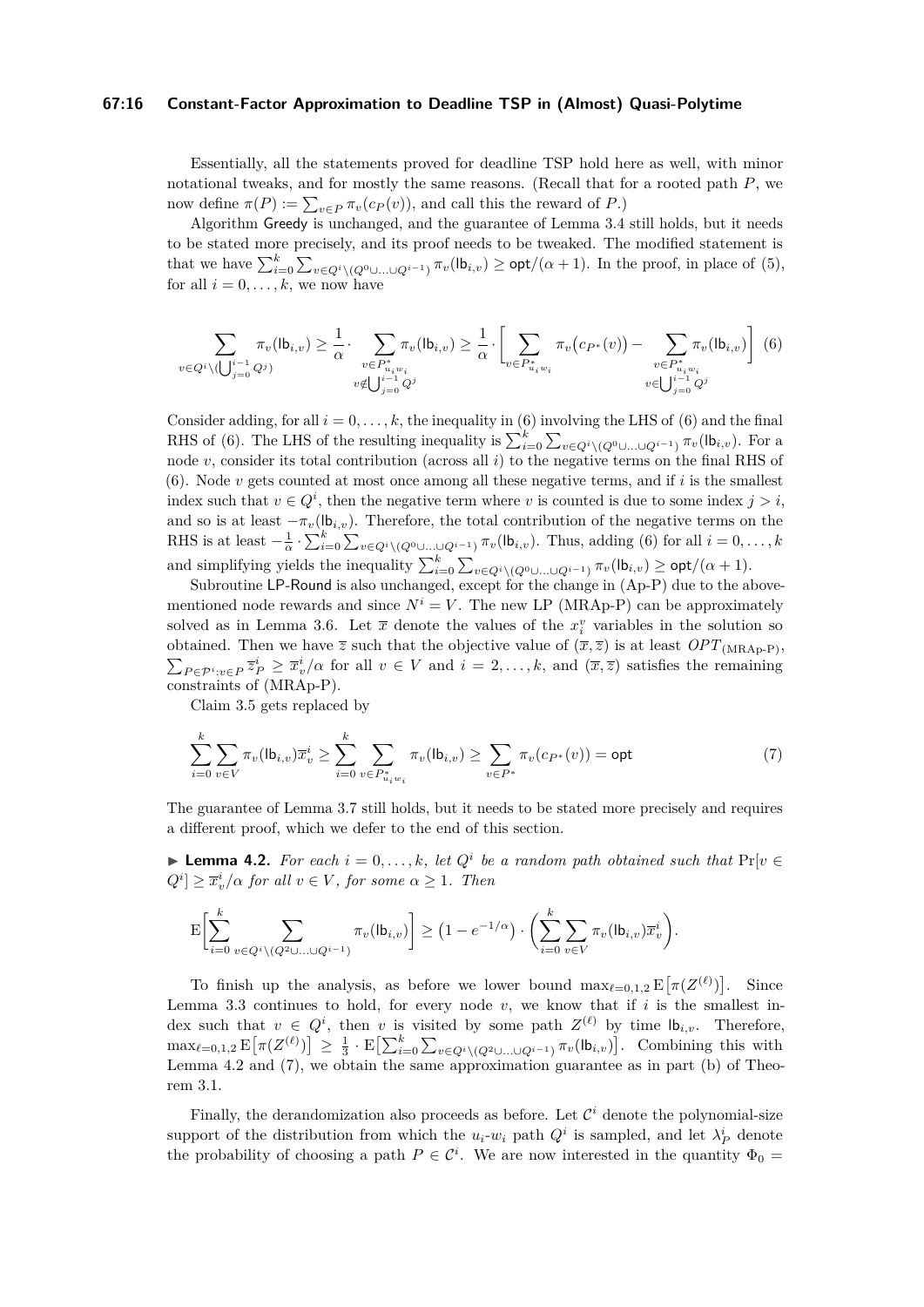$\Phi(\lambda^0,\ldots,\lambda^k) := \mathrm{E}\bigl[\sum_{i=0}^k \sum_{v \in Q^i \setminus (Q^2 \cup \ldots \cup Q^{i-1})} \pi_v(\mathsf{lb}_{i,v})\bigr].$  We now have  $\Phi = \sum_{v \in V} \mathsf{rewd}_v$ , where

$$
\text{rewd}_{v} = \rho_{0,v} \pi_{v}(\text{lb}_{0,v}) + (1 - \rho_{0,v})\rho_{1,v} \pi_{v}(\text{lb}_{1,v}) + \dots + \left(\prod_{i=0}^{k} (1 - \rho_{i,v})\right)\rho_{k,v} \pi_{v}(\text{lb}_{k,v}), \text{ and}
$$

$$
\rho_{i,v} = \rho_{i,v}(\lambda^{0}, \dots, \lambda^{k}) = \sum_{P \in \mathcal{C}^{i}} \lambda_{P}^{i} \quad \forall i = 0, \dots, k.
$$

Since each rewd<sub>v</sub> is linear in  $\lambda^i$  for all *i*, as before, we can deterministically choose  $Q^i$ s for all *i* so that  $\Phi(\mathbb{1}_{Q^0}, \ldots, \mathbb{1}_{Q^k}) \geq \Phi_0$ .

**Proof of Lemma [4.2.](#page-15-1)** The following claim will be useful.

<span id="page-16-1"></span> $\rhd$  Claim 4.3. Let  $a_1 \ge a_2 \ge \ldots \ge a_q \ge a_{q+1} := 0$ . Let  $y \in [0,1]^q$ , and  $t \ge \sum_{i=1}^q y_i$ . Define  $F(y_1, \ldots, y_q) := y_1 a_1 + (1 - y_1)y_2 a_2 + \ldots + (1 - y_1)(1 - y_2) \cdots (1 - y_{q-1})y_q a_q$ . We have: (i)  $F(y) \geq (1 - e^{-t}) \cdot \frac{\sum_{i=1}^{q} a_i y_i}{t}$  $f_t^{\{1, u, y\}}$ ; and (ii)  $F(z) \leq F(y)$  for any *z* such that  $0 \leq z \leq y$ .

Proof. The proof of part (i) follows from elementary arguments (see, e.g., [\[11\]](#page-19-18)). For any  $i = 1, \ldots, q$ , we have

$$
y_1 + (1 - y_1)y_2 + \ldots + (1 - y_1)(1 - y_2)\cdots(1 - y_{i-1})y_i = \left(1 - (1 - y_1)(1 - y_2)\cdots(1 - y_i)\right)
$$
  
\n
$$
\geq 1 - \left(1 - \frac{\sum_{j=1}^i y_j}{i}\right)^i \geq \left[1 - \left(1 - \frac{t}{i}\right)^i\right] \cdot \frac{\sum_{j=1}^i y_j}{t} \geq \left(1 - e^{-t}\right) \cdot \frac{\sum_{j=1}^i y_j}{t}
$$

The first inequality is the AM-GM inequality, the second uses the fact that the function  $f(x) = 1 - \left(1 - \frac{x}{i}\right)^i$  is concave, and so  $f(x) \ge x \cdot \frac{f(t) - f(0)}{t}$  $\frac{-f(0)}{t}$  for  $x \leq t$ . That is, we have

<span id="page-16-0"></span>
$$
y_1 + (1 - y_1)y_2 + \ldots + (1 - y_1)(1 - y_2) \cdots (1 - y_{i-1})y_i \ge (1 - e^{-t}) \cdot \frac{\sum_{j=1}^{i} y_j}{t}
$$
 (8)

Multiplying [\(8\)](#page-16-0) by  $a_i - a_{i+1}$  and adding the resulting inequalities for  $i = 1, \ldots, q$  yields the stated bound.

Part (ii) follows from the fact that

$$
\frac{\partial F}{\partial y_i} = (1 - y_1) \cdots (1 - y_{i-1}) \left[ a_i - \left( a_{i+1} y_{i+1} + (1 - y_{i+1}) y_{i+2} a_{i+2} + \ldots + (1 - y_{i+1}) \cdots (1 - y_{q-1}) y_q a_q \right) \right]
$$
\nwhich is nonnegative since  $a_i \geq a_{i+1}, \ldots, a_q$ .

We now have everything to prove Lemma [4.2.](#page-15-1) Let  $\rho_v^i := \Pr[v \in Q^i]$  for  $v \in V$ , and  $i = 0, \ldots, k$ . Let  $\Phi$  denote the quantity on the LHS of the inequality in the lemma. Since  $Q^0, \ldots, Q^k$  are chosen independently, we have  $\Phi = \sum_{v \in V} \text{rewd}_v$ , where

$$
\mathsf{rewd}_v = \rho_{0,v} \pi_v(\mathsf{lb}_{0,v}) + (1 - \rho_{0,v})\rho_{1,v} \pi_v(\mathsf{lb}_{1,v}) + \ldots + \Biggl(\prod_{i=0}^k (1 - \rho_{i,v})\Biggr) \rho_{k,v} \pi_v(\mathsf{lb}_{k,v})
$$
  

$$
\geq \frac{\overline{x}_v^0}{\alpha} \cdot \pi_v(\mathsf{lb}_{0,v}) + \Biggl(1 - \frac{\overline{x}_v^0}{\alpha}\Biggr) \frac{\overline{x}_v^1}{\alpha} \cdot \pi_v(\mathsf{lb}_{1,v}) + \ldots + \Biggl(\prod_{i=0}^k \Biggl(1 - \frac{\overline{x}_v^i}{\alpha}\Biggr)\Biggr) \frac{\overline{x}_v^k}{\alpha} \cdot \pi_v(\mathsf{lb}_{k,v}).
$$

The inequality follows from part (ii) of Claim [4.3](#page-16-1) since  $\rho_v^i \geq \bar{x}_v^i/\alpha$  for all  $i = 0, \ldots, k$ . Applying Claim [4.3](#page-16-1) with  $a_i = \pi_v(\mathsf{lb}_{i,v})$  and  $y_i = \frac{\overline{x}_v^i}{\alpha}$  for all  $i = 0, \ldots, k$ , and  $t = \frac{1}{\alpha}$ , we therefore obtain that  $\mathsf{rewd}_v \geq \left(1 - e^{-1/\alpha}\right) \sum_{i=0}^k \pi_v(\mathsf{lb}_{i,v}) \overline{x}_v^i$ . It follows that  $\Phi \geq \left(1 - e^{-1/\alpha}\right)$ .  $\left(\sum_{i=0}^k \sum_{v \in V} \pi_v(\mathsf{lb}_{i,v})\overline{x}_v^i\right)$ . ◀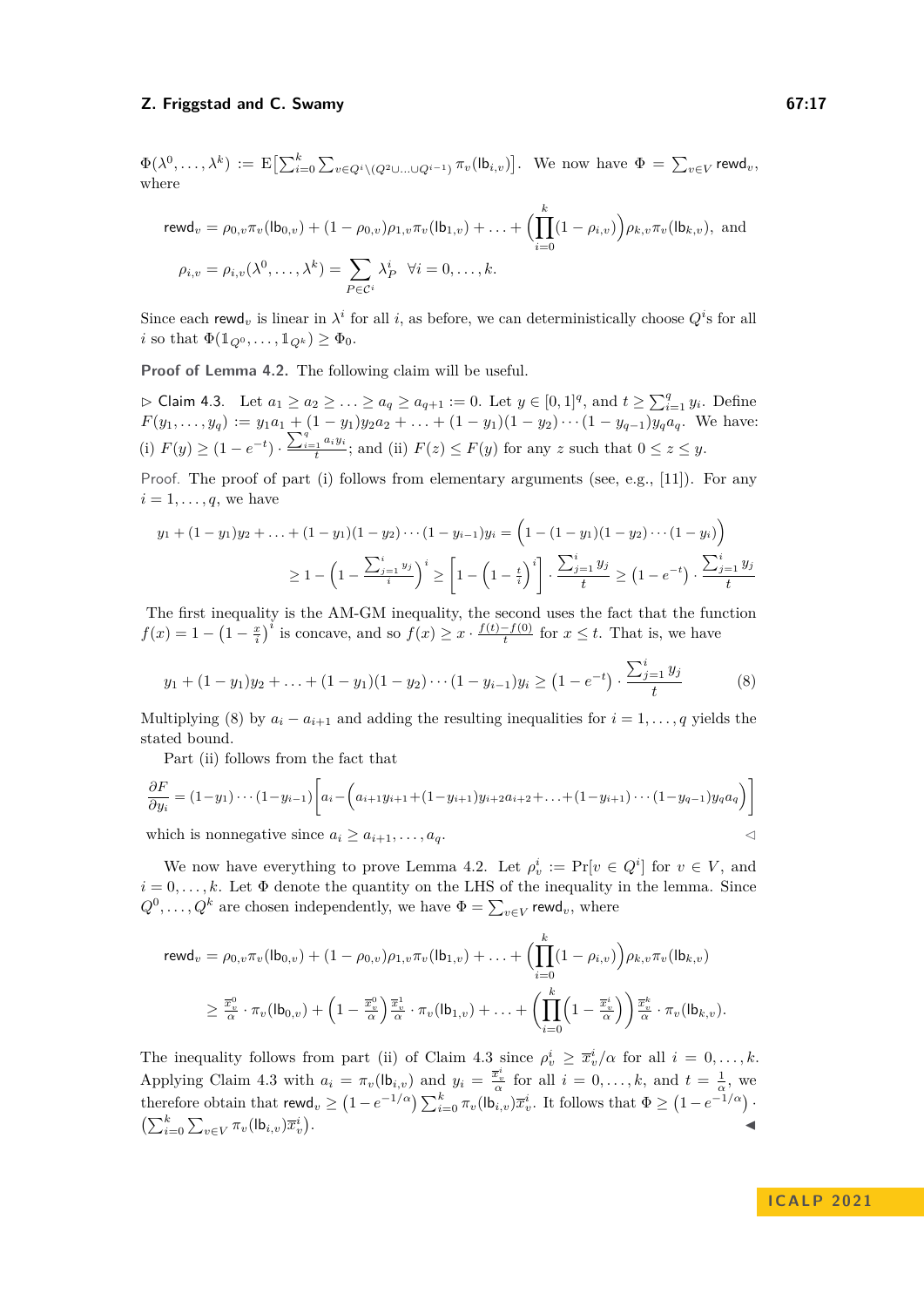## <span id="page-17-0"></span>**4.2 Further extensions of Deadline TSP**

**Point-to-point {deadline, monotone-reward} TSP.** In the point-to-point (P2P) version of {deadline, monotone-reward} TSP, in addition to the root node *r*, we are also given an end-node *t* and a length-bound *B*. The goal is to find an *r*-*t* path of length at most *B* that collects maximum reward.

The P2P-version easily reduces to the standard version of the problem. For deadline TSP, we can incorporate the above requirements by modifying the deadline of each node  $v \in V'$  to  $D_v^{\text{new}} := \min\{D_v, B - c_{vt}\}.$  If *P* is a rooted path ending at a node *s* such that all  $v \in P$  are visited by time  $D_v^{\text{new}}$ , then  $P' = P$ , st is an *r*-*t* path such that all  $v \in P'$  are visited by time  $D_v$ , and  $c(P') \leq D_s^{\text{new}} + c_{st} \leq B$ .

Similarly, for monotone-reward TSP, we modify the reward function of each  $v \in V'$  to  $\pi_v^{\text{new}}(x) = \pi_v(x)$  if  $x \leq B - c_{vt}$ , and 0 if  $x > B - c_{vt}$ . As before if *P* is an *r*-*s* path earning a certain modified reward, then  $P' = P$ , st is an r-t path of length at most *B* earning the same reward.

**TSP with release dates, and TSP with increasing rewards.** In TSP with release dates, each node *v* has a release date rel*<sup>v</sup>* instead of a deadline, and we have a length bound *B*. A feasible solution is a rooted path *P*, and a traversal of *P* starting from the root node where we are allowed to also wait at nodes, so that the visiting time of each node  $v \in P$  is at least rel<sub>v</sub> and at most *B*; we seek a feasible solution that gathers maximum reward. Set rel<sub>r</sub> = 0 for notational convenience.

As noted in [\[2\]](#page-19-0), this can be reduced to deadline TSP as follows. If *P* is a feasible solution ending at node *t*, then we must have  $rel_t \leq B$  and  $c(P_{vt}) \leq B - rel_v$  for all  $v \in P$ . Conversely any *r*-*t* path *P* with  $c(P_{vt}) \leq B - rel_v$  for all  $v \in P$  yields a feasible solution, where we wait at *r* for  $B - c(P)$  time and then traverse *P* without any subsequent waiting. We thus infer that we seek a feasible solution to P2P-deadline TSP (and hence deadline TSP) with start node *t*, end-node *r*, length bound *B*, and deadlines  ${B - rel_v}_{v \in V'}$ . Trying all possible choices of *t* completes the reduction.

Analogous to how monotone-reward TSP generalizes deadline TSP, we can consider a generalization of TSP with release dates wherein each node *v* has a *non-decreasing* reward function  $\pi_v : \mathbb{R}_+ \mapsto \mathbb{R}_+$ , and we seek a rooted path *P* with  $c(P) \leq B$ , and a traversal of *P* that yields maximum reward. As above, if we know the end-node *t* of an optimal solution, then this reduces to solving an instance of P2P monotone-reward TSP, where we seek a path starting at  $t$  and ending at  $r$  path of length at most  $B$ , and the reward of node  $v$  is given by the *non-increasing* function  $\pi'_v(x) = \pi_v(B - x)$ .

**Orienteering with time windows.** Chekuri et al. [\[6\]](#page-19-8) obtain (among other results) an  $O(\max{\log{opt, \log{\frac{L_{\max}}{L_{\min}}}}})$ -approximation for orienteering with time windows, where opt is the optimal value, and  $L_{\text{max}}$  and  $L_{\text{min}}$  are the lengths of the longest and shortest time windows with non-zero length. The log opt term in their guarantee is because they use the logarithmic approximation of [\[2\]](#page-19-0) for deadline TSP.[3](#page-17-1) Replacing this algorithm with our deadline-TSP algorithm therefore yields an  $O(\log \frac{L_{\text{max}}}{L_{\text{min}}})$ -approximation for orienteering with time windows in  $O(n^{\log n\Delta})$  time.

<span id="page-17-1"></span>Chekuri et al.  $[6]$  work with  $\{0,1\}$ -rewards, and in this setting, the approximation factor obtained in [\[2\]](#page-19-0) for deadline TSP can be seen to be *O*(log opt).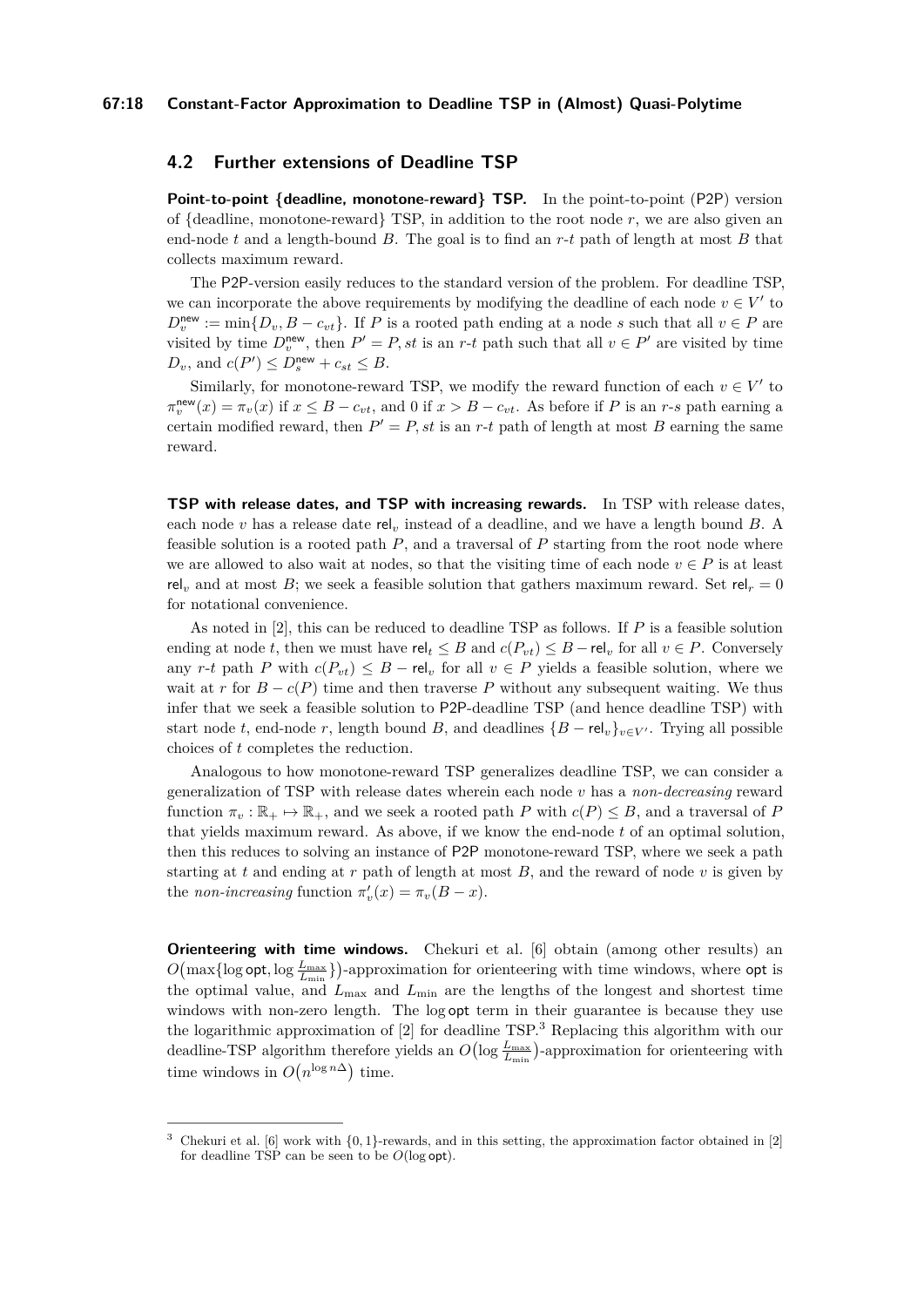# <span id="page-18-0"></span>**5 LP-rounding algorithm for P2P-orienteering in [\[14\]](#page-19-9)**

We briefly discuss the LP-rounding algorithm for P2P-orienteering by Friggstad and Swamy [\[14\]](#page-19-9) that directly yields the distributional guarantee utilized in subroutine LP-Round. Recall that  $(V' = \{r\} \cup V, c)$  is the underlying metric, and our P2P-orienteering instance  $\mathcal{I}$ is specified by node-set  $N \subseteq V'$ , start and end-nodes  $s, t \in N$  respectively, length-bound *B*, and node-rewards  $\{\pi_v\}_{v \in N}$ .

Let  $D = (N, A)$  denote the complete (bidirected) graph on *N*, where the cost of an arc  $(u, v) \in A$  is set to  $c_{uv}$ ; thus *c* induces a metric on *D*. Let  $P^*$  be an optimal solution to *I*. The idea underlying the LP relaxation is to "guess" the node  $v \in P^*$  that maximizes  $c_{sv} + c_{vt}$ . The LP then searches for an  $s \rightsquigarrow v$  path and a  $v \rightsquigarrow t$  path – encoded by requiring an  $s$ -*v* flow and *v*-*t* flow of value 1 – that visit only nodes  $u \in N$  such that  $c_{su} + c_{ut} \leq c_{sv} + c_{vt}$ , have total length at most *B*, and together earn the maximum reward. Also, we replace the "guessing" step by having indicator variables  $z_v^v$  to denote if *v* is the node on  $P^*$  with maximum  $c_{sv} + c_{vt}$  value.

This leads to the following LP. For every  $v \in N$ , we have the following set of variables (in addition to  $z_v^v$ ). We use  $x_v \in [0,1]$  to denote the extent to which *v* is visited. We let  $y^{sv}$  denote an *s*-*v* flow of value  $z_v^v$ , and  $y^{vt}$  denotes a *v*-*t* flow of value  $x_v^v$ . We impose that  $y^{sv}(\delta^{in}(u)) = y^{vt}(\delta^{in}(u)) = 0$  whenever  $c_{su} + c_{ut} > c_{sv} + c_{vt}$ . We use  $z_u^{sv}$  and  $z_u^{vt}$  to denote respectively the  $s \leadsto u$  connectivity under  $x^{sv}$  and the  $v \leadsto u$  connectivity under  $x^{vt}$ . So in an integral solution,  $z_i^{sv}$  and  $z_i^{vt}$  indicate respectively if *u* lies on the *s*-*v* portion or the *v*-*t* portion of the optimum path. We connect the *x* and *z* variables by imposing that  $x_u = \sum_{v \in N} (z_u^{sv} + z_u^{vt})$  for every  $u \in N$ . For nodes  $v, p, q \in N$ , and  $\kappa \ge 0$ , define

$$
\mathcal{F}_v(p,q,\kappa) := \left\{ y \in \mathbb{R}_+^A : \quad y(\delta^{\text{out}}(p)) = \kappa = y(\delta^{\text{in}}(q)), \qquad y(\delta^{\text{in}}(p)) = 0 = y(\delta^{\text{out}}(q)) \right\}
$$

$$
y(\delta^{\text{in}}(w)) - y(\delta^{\text{out}}(w)) = 0 \qquad \forall w \in V' \setminus \{p,q\}
$$

$$
y(\delta^{\text{in}}(w)) = 0 \qquad \forall w \in V' : c_{sw} + c_{wt} > c_{sv} + c_{vt} \right\}
$$

Note that if  $\kappa > 0$ , then  $\mathcal{F}(u, u, \kappa) = \emptyset$  for every *u*.

<span id="page-18-2"></span><span id="page-18-1"></span>*v*∈*N*

$$
\max \sum_{u,v \in N} \pi_u x_u \tag{P2P-O}
$$

s.t. 
$$
y^{sv} \in \mathcal{F}_v(s, v, z_v^v), y^{vt} \in \mathcal{F}_v(v, t, z_v^v) \quad \forall v \in N
$$
  
 $y^{sv}(\delta^{\text{in}}(S)) \ge z_v^{sv} \qquad \forall v \in N, S \subseteq N \setminus \{s\}, u \in S$  (9)

$$
y^{vt}(\delta^{in}(S)) \ge z_u^{vt} \qquad \forall v \in N, S \subseteq N \setminus \{v\}, u \in S
$$
 (10)

$$
y^{vt}(\delta^{\mathbf{m}}(S)) \ge z_u^{vt} \qquad \forall v \in N, S \subseteq N \setminus \{v\}, u \in S
$$
 (10)  

$$
\sum_{v \in \mathcal{V}} \delta^{\mathbf{m}}(v, v, v, v, \delta) \ge z_u^{vt} \qquad \forall v \in N, s \subseteq N \setminus \{v\}, u \in S
$$

$$
\sum_{a \in A} c_a (y_a^{sv} + y_a^{vt}) \le B z_v^v \qquad \forall v \in N
$$
\n(11)

$$
\sum_{v \in N} (z_u^{sv} + z_u^{vt}) = x_u \qquad \forall u \in N
$$
\n
$$
\sum z_v^v = 1, \qquad y, z \ge 0, \quad x \in [0, 1]^N.
$$
\n(12)

As noted in [14], we can rephrase the cut constraints 
$$
(9)
$$
,  $(10)$  using additional flow variables and constraints to obtain a polynomial-size formulation.

Friggstad and Swamy [\[14\]](#page-19-9) devise the following algorithm for rounding an LP solution  $(x, y, z)$ . They show that for each  $v \in N$ , we can utilize  $y^{sv}$  to obtain a polynomial collection of *s*-rooted paths, and weights for these paths such that: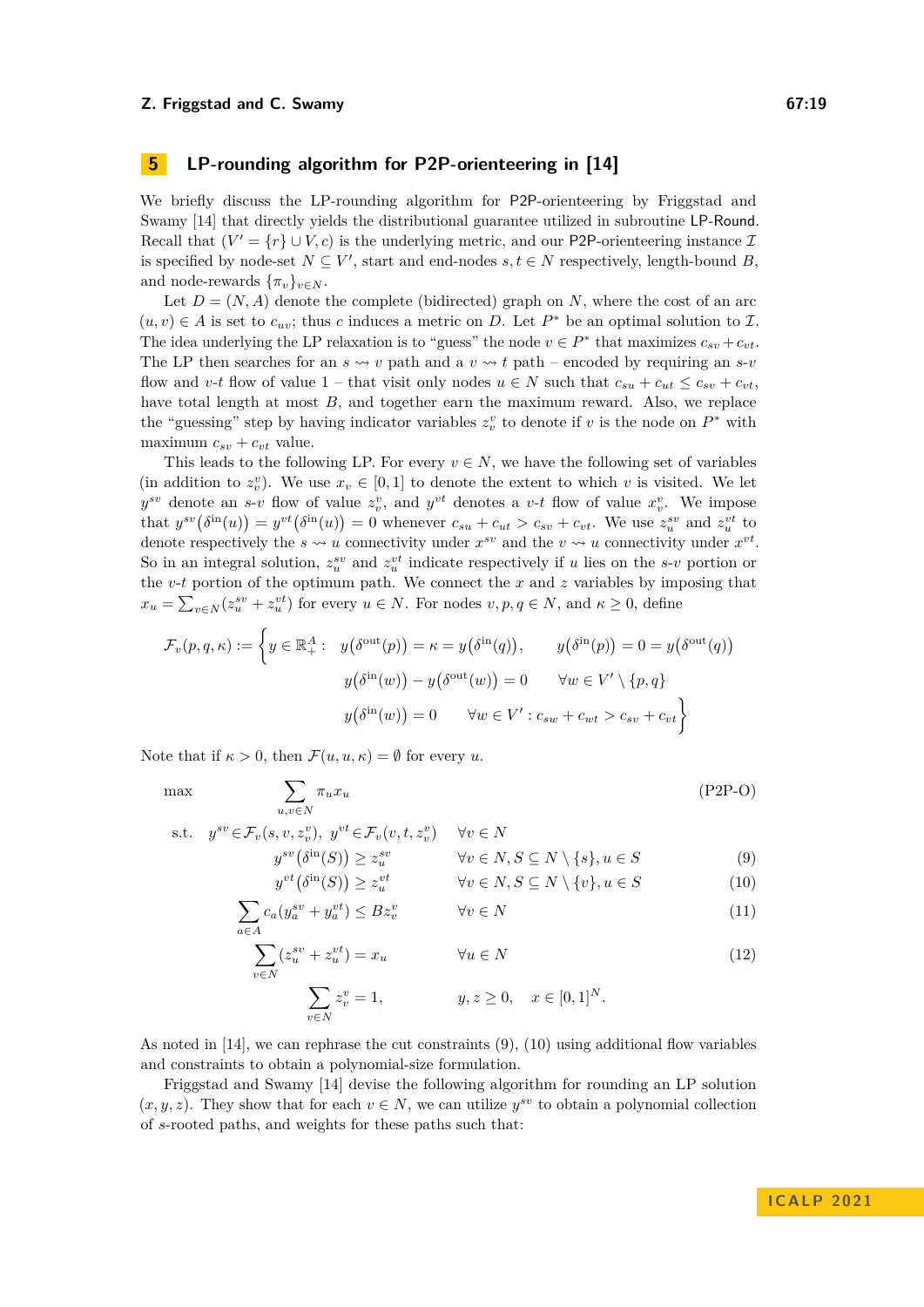## **67:20 Constant-Factor Approximation to Deadline TSP in (Almost) Quasi-Polytime**

- (i) if a path *P* in the collection ends at a node *u*, then  $P' = P$ , *ut* is an *s*-*t* path with  $c(P') \leq B;$
- (ii) the total weight of paths in the collection is at most  $3z_v^v$ ; and
- (iii) the total weight of paths containing a node *u* is at least  $z_i^{sv}$ , for all  $u \in N$ .

Similarly, we can utilize  $y^{vt}$  to obtain a suitable weighted collection of paths, each of which vields an *s*-*t* path of length at most *B*. Taking these collections for all  $v \in N$ , we obtain that the total weight of paths is at most 6, and for each  $u \in N$ , the total weight of paths containing *u* is at least  $\sum_{v} (z_u^{sv} + z_u^{vt}) = x_u$ . The distribution obtained by scaling the weights by 6 yields the desired distribution.

## **References**

- <span id="page-19-10"></span>**1** H. C. An, R. Kleinberg, and D. B. Shmoys. Improving Christofides' algorithm for the *s*-*t* path TSP. *Journal of the ACM*, 62(5):34, 2015.
- <span id="page-19-0"></span>**2** N. Bansal, A. Blum, S. Chawla, and A. Meyerson. Approximation algorithms for deadline-TSP and vehicle routing with time windows. In *Proceedings of 36th STOC*, pages 166–174, 2004.
- <span id="page-19-6"></span>**3** A. Blum, S. Chawla, D. R. Karger, T. Lane, and A. Meyerson. Approximation algorithms for orienteering and discount-reward TSP. *SIAM J. Comput.*, 37(2):653–670, 2007.
- <span id="page-19-16"></span>**4** R. Carr and S. Vempala. Randomized metarounding. *Random Structures and Algorithms*, 20(3):343–352, 2002.
- <span id="page-19-2"></span>**5** K. Chaudhuri, B. Godfrey, S. Rao, and K. Talwar. Paths, trees, and minimum latency tours. In *Proceedings of 44th FOCS*, pages 36–45, 2003.
- <span id="page-19-8"></span>**6** C. Chekuri, N. Korula, and M. Pál. Improved algorithms for orienteering and related problems. *ACM Transactions on Algorithms*, 8(3), 2012.
- <span id="page-19-12"></span>**7** C. Chekuri and A. Kumar. Maximum coverage problem with group budget constraints and applications. In *Proceedings of 7th APPROX*, pages 72–83, 2004.
- <span id="page-19-7"></span>**8** C. Chekuri and M. Pál. A recursive greedy algorithm for walks in directed graphs. In *Proceedings of 46th FOCS*, pages 245–253, 2005.
- <span id="page-19-1"></span>**9** N. Christofides. Worst-case analysis of a new heuristic for the traveling salesman problem. Technical Report 388, Graduate School of Industrial Administration, CMU, 1976.
- <span id="page-19-14"></span>**10** B. Farbstein and A. Levin. Discount reward TSP. *Algorithmica*, 80(2):472–495, 2018.
- <span id="page-19-18"></span>**11** L. Fleischer, M. Goemans, V. Mirrokni, and M. Sviridenko. Tight approximation algorithms for maximum general assignment problems. In *Proceedings of 17th SODA*, pages 611–620, 2006.
- <span id="page-19-13"></span>**12** Z. Friggstad, M. R. Salavatipour, and Z. Svitkina. Asymmetric traveling salesman path and directed latency problems. *SIAM J. Comput*, 42(4):1596–1619, 2013.
- <span id="page-19-4"></span>**13** Z. Friggstad and C. Swamy. Approximation algorithms for regret-bounded vehicle routing and applications to distance-constrained vehicle routing. In *Proceedings of 46th STOC*, pages 744–753, 2014. Detailed version posted on *CS arXiv*, Nov 2013.
- <span id="page-19-9"></span>**14** Z. Friggstad and C. Swamy. Compact, provably-good LPs for orienteering and regret-bounded vehicle routing. In *Proceedings of 19th IPCO*, pages 199–211, 2017.
- <span id="page-19-5"></span>**15** B. L. Golden, L. Levy, and R. Vohra. The orienteering problem. *Naval Research Logistics*, 34:307–318, 1987.
- <span id="page-19-15"></span>**16** E. Halperin and R. Krauthgamer. Polylogarithmic inapproximability. In *Proceedings of 35th STOC*, pages 585–594, 2003.
- <span id="page-19-11"></span>**17** A. Köhne, V. Traub, , and J. Vygen. The asymmetric traveling salesman path LP has constant integrality ratio. In *Proceedings of 20th IPCO*, pages 288–298, 2019.
- <span id="page-19-17"></span>**18** R. Lavi and C. Swamy. Truthful and near-optimal mechanism design via linear programming. *Journal of the ACM*, 58(6), 2011.
- <span id="page-19-3"></span>**19** C.-L. Li, D. Simchi-Levi, and M. Desrochers. On the distance constrained vehicle routing problem. *Operations research*, 40:790–799, 1992.